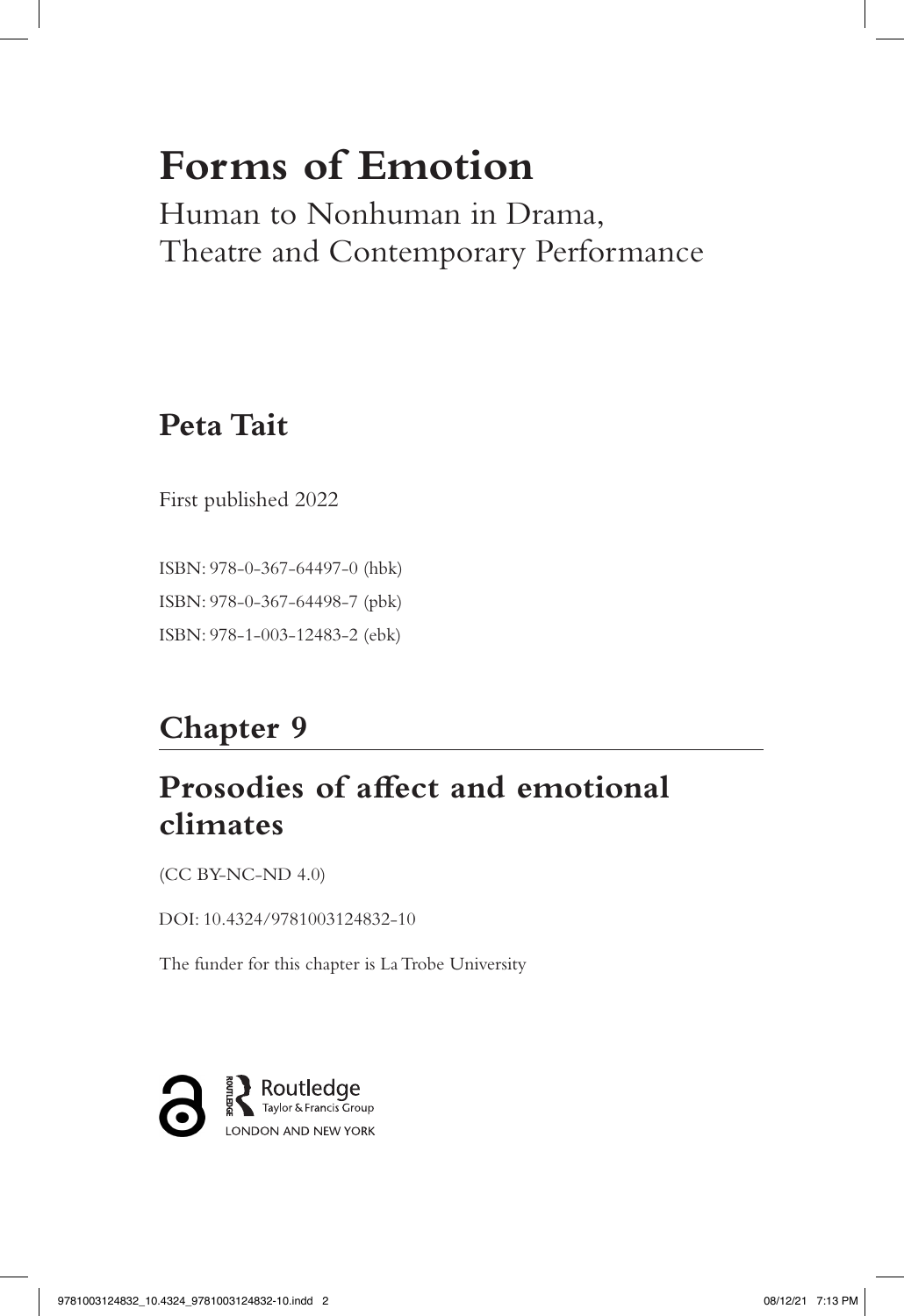### **9 Prosodies of affect and emotional climates**

Chapter 9 considers how the affect, emotional feeling and mood of performance connect with everyday patterns of movement and motivate change. It explores artistic practices of walking and moving within shared environments that revitalize sensory attention and recalibrate emotion in meaningful ways. It suggests that the subtle changes arising from modulating the rhythm and speed, sound and tone – the prosody of performance – concurrently adjust the bodily affect, emotional feeling and mood of participants. Contemporary performance, therefore, requires the trust of participants to involve them in unanticipated ways.

The performances and installations in the international Fluid States event in 2015 in Nuuk, Greenland, instigated by Sisters Hope, were surprising – not least because they were underpinned by preparatory walking in the surrounding landscape and climate. Walking to connect with the surrounding environment implicitly pointed to traditional First Nations concepts of '"moving legs"' and 'weather mind' (Hamayon 1998; see below). By contrast, Robert Wilson's enactment of John Cage's *Lecture on Nothing* elicited bodily affect as his persona performed the everyday actions of talking, walking, emoting and sleeping. Wilson amused, irritated and entangled as he highlighted form over content, which began to seem metaphoric of twenty-first-century political rhetoric. It was the absence of everyday movement in Latai Taumoepeau's *Repatriate I* that conveyed urgency as the performer struggled to move, swim and breathe in action illuminating air and water commons. The affect and emotional feeling elicited by performance draw attention to bodily patterns including the inertia that accompanies moods of anxiety and grief about human-induced change in the environment. Incremental shifts in prosody, however, can amplify embodied experience and encourage movement that is hopeful to thereby resist eco-anxiety. Performance inducing prosodies of affect, emotional feeling and mood encourages phenomenological recognition of shared participation and trust in moving forward.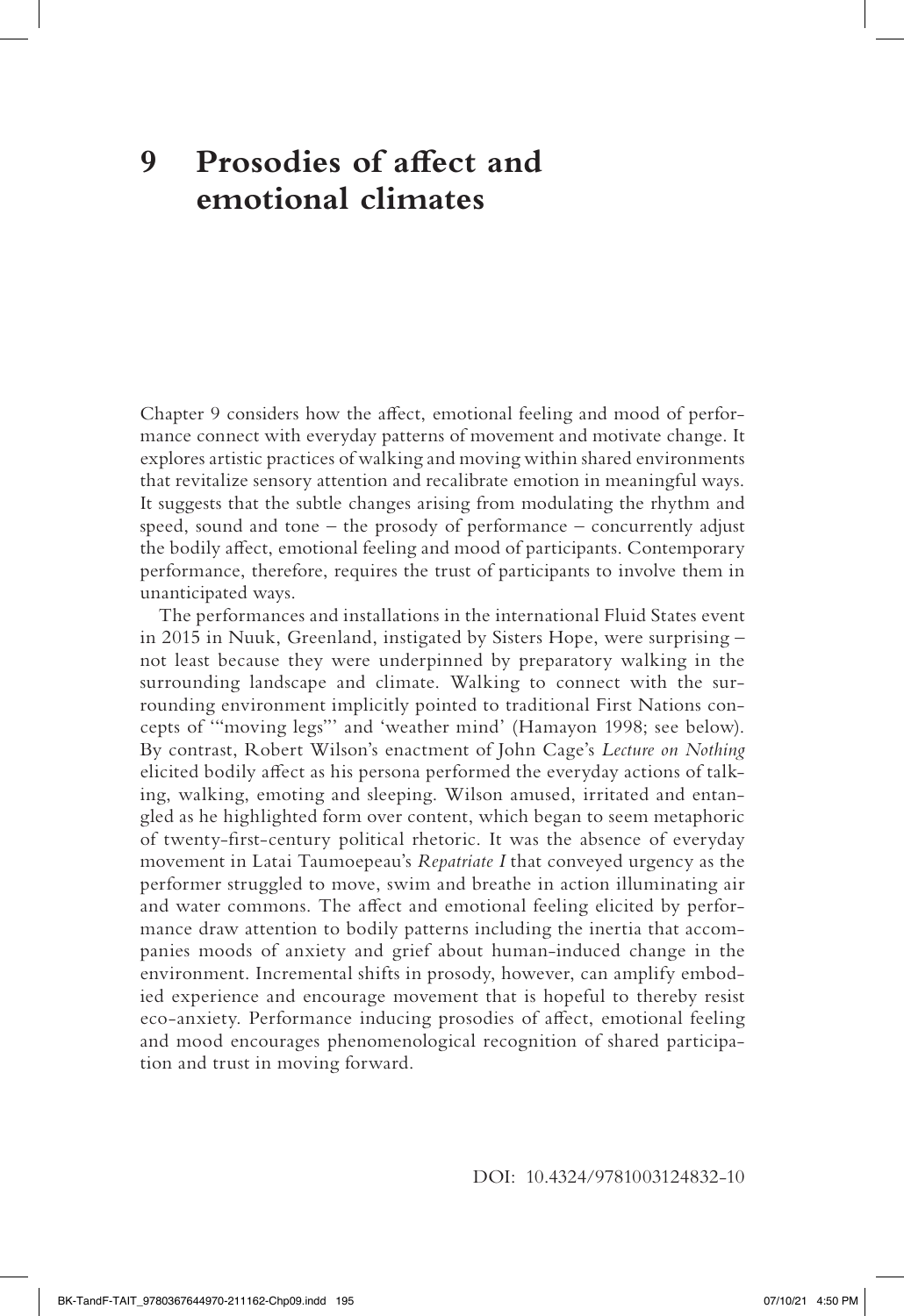#### **Walking, trusting**

Performance Studies International #21, Fluid States, North Atlantic, Greenland, took place over a fortnight in the Nuuk Art Museum (gallery) in June 2015. What became relevant in the week-long preparation for the diverse performances and installations was that the international visiting artists and scholars either had a pre-existing practice of walking in performance or, on their arrival, walked around or over the snow-covered hills that dominate the small town of Nuuk. To my surprise, striving to walk, roam and hike informed Fluid States Nuuk (FSN). Yet the ice-covered rocky continent of Greenland with few roads beyond the major settlements, and travel reliant on a coastal boat or a 30-seater Greenland Air small plane, would seem to discourage walking practices.

FSN was co-ordinated by Gry Worre Hallberg, artistic director of Sisters Hope from Denmark, in collaboration with the Nuuk Art Museum Director, Nivi Christensen in Greenland, administratively and technically organizing the event. It involved members of the Nuuk community and the artists included the Greenlandic singer, Nina Kreutzmann Jørgensen, and self-selecting artists from Denmark, England, Slovakia, Finland, the Czech Republic and myself from Australia. I travelled to Nuuk after an invitation to Finland, taking the tourist route that makes the Arctic ice sheet far more accessible than Nuuk, the capital. When technology permitted, the gallery event each day included a live, three-way internet (telematics) exchange with similar Fluid States events in Copenhagen and in Torshavn in the Faroe Islands. I was a respondent to Hallberg in an hour-long telematics exchange about the dynamism of live performance on the first day. I suggest here that the significance of the FSN event was larger than the sum of installations and performance works in the walk-through gallery space – not only because of these internet exchanges, but because it was underpinned by varied practices of walking and in Greenland.

I walked across town each day, and undertook more extended roaming in the surroundings when the weather permitted. The painted wooden buildings of Nuuk that perch awkwardly on treeless grey rocky outcrops were framed by a summer vista of snow and sea that routinely disappeared in fog before reappearing in clear bright light. While walking outdoors encourages artists to bodily imbibe and interpret the experience (Mock 2009), a set of photographs of hill views by Ivan Lacko and Jan Suk were the only direct reference to this preparatory walking in the Nuuk gallery. Tracing the Pathway, from England, had a preexisting practice of leading walking groups through urban streets, and while only a small number of FSN performances and installations can be outlined here, the artistic processes brought to FSN were innovative. FSN reflected diverse performance histories as well as an age-old human practice of striving to walk through an unfamiliar environment. It reflected the freedoms of walking that are 'immemorial' (Gros 2014: 7).

Walking in art was pioneered as a practice during the 1960s (Solnit 2001: 272, 273) and theatrical practices include the well-known preparatory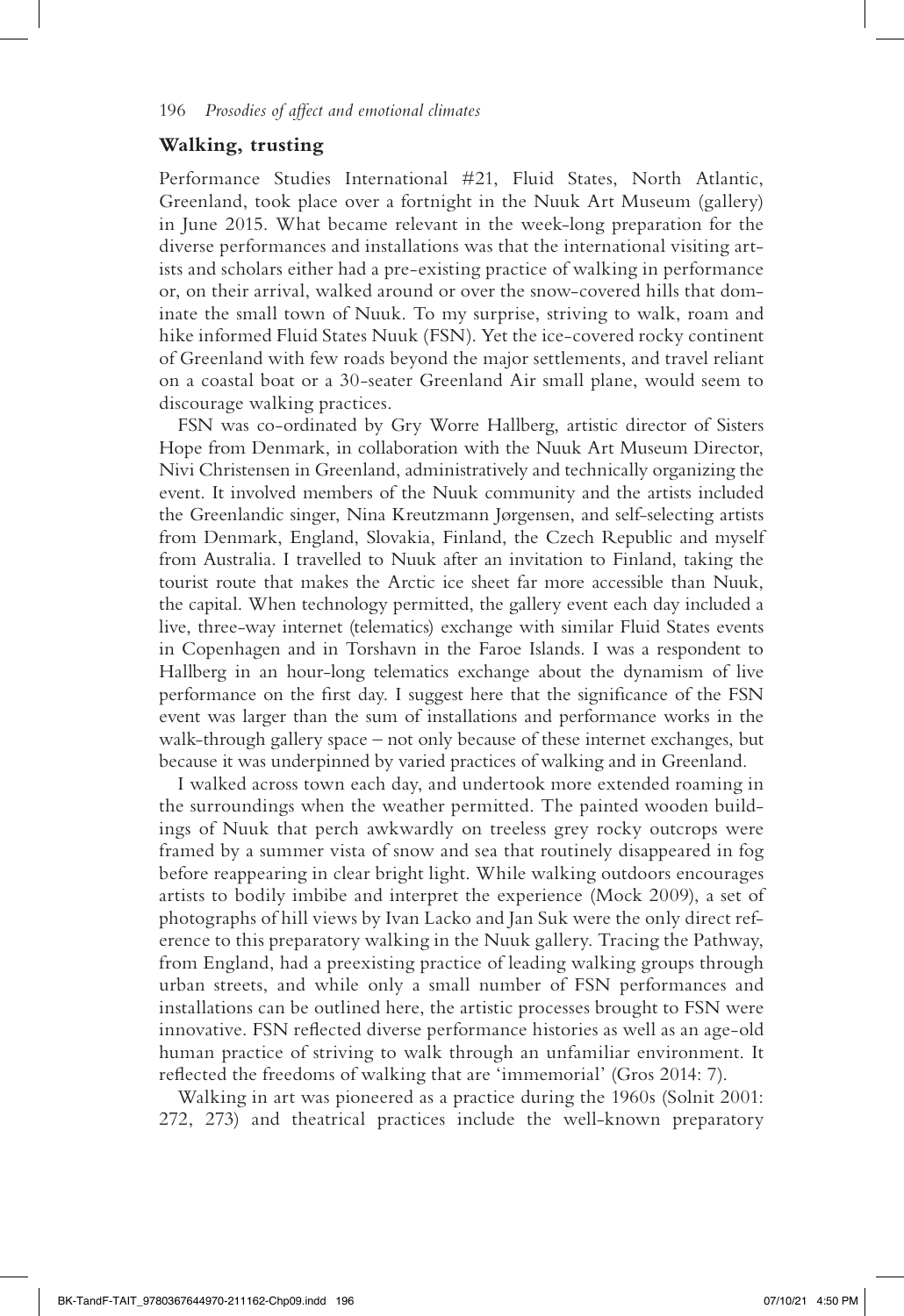

*Figure 9.1* Sisters Hope, *Fluid States* (Nuuk Art Museum) Greenland (2015). Courtesy of Gry Worre Hallberg. Photographer, Diana Lindhardt.

walking in the training of Jerzy Grotowski. Performer walking practices connect autobiography, text and performance (Mock 2009), but may not directly involve spectators. Yet spectator/participants are often expected to walk through indoor and outdoor environments nominated as performance spaces (Pearson and Shanks 2001; Kershaw 2007; Shaughnessy 2012). Walking through city streets anchors Michel de Certeau's approach to everyday practices as he analyzes language and 'reading, talking, walking, dwelling', and finds individual freedom by following the whims and inclinations of walking movement (2011: xvii). Fiona Wilkie's analysis of different types of mobility and circulation in performance contextualizes these within social geography and John Urry's ideas of physical and imaginative mobilities and travel (2015: 3). As a fundamental aspect of mobility, walking is used in performance to expand the physical and imaginative experience. Wilkie investigates how concepts of mobility are central to theatre, and locates walking in performance in a continuum with travel since artists also tour. The visiting artistic contributors to FSN were also travellers. Wilkie points out that the physical process of walking for performance ranges from medieval pageant practices to contemporary performance that seeks to reduce the human ecological footprint. In this way, everyday movement is being brought into performance and walking through quotidian spaces can have a theatre-like impact on participants.

Brian Massumi describes 'walking as controlled falling' in that gravity constrains the body's forward movement and freedom (quoted in Zournazi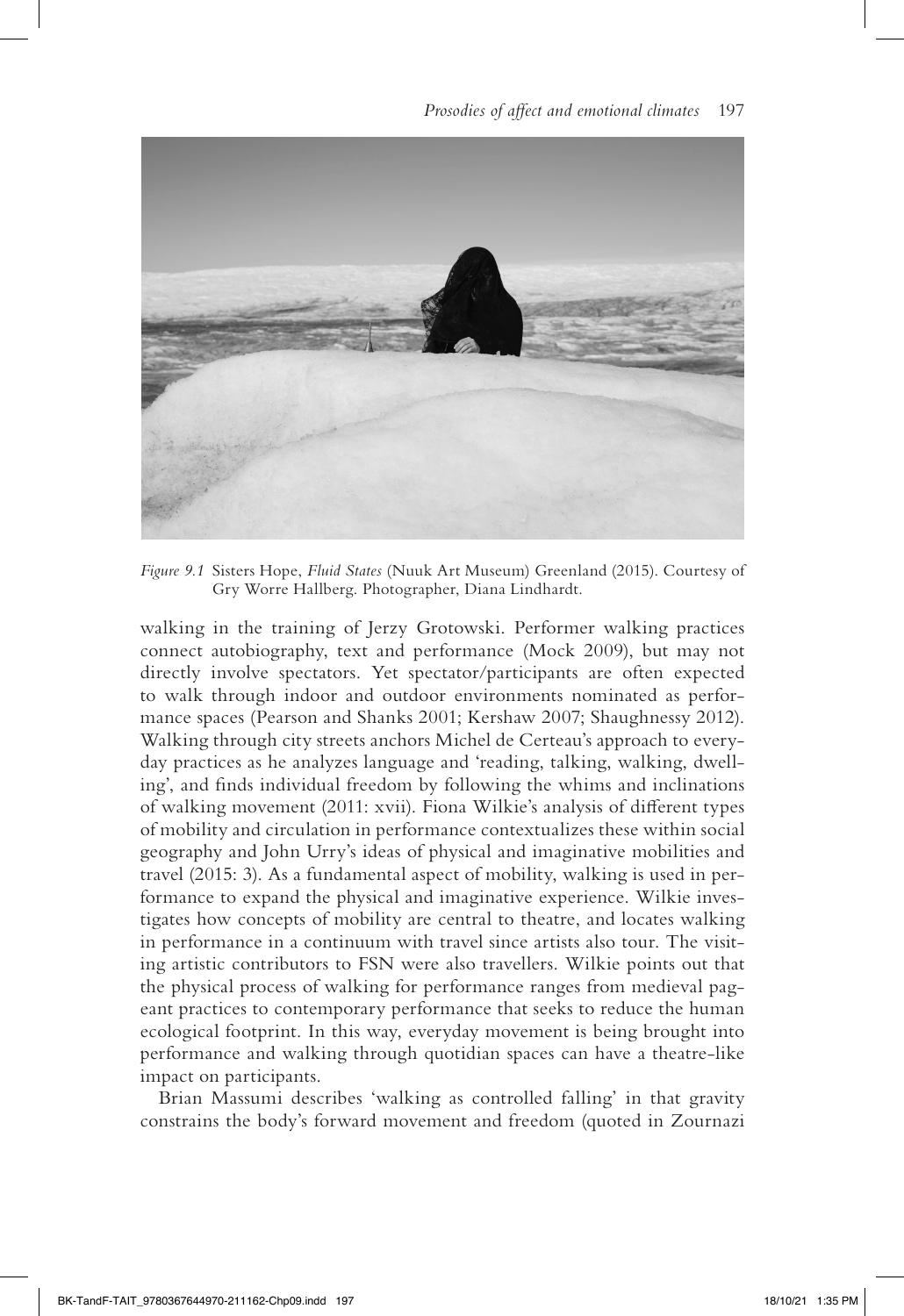2002: 218). In his '*geography of what happens*', Nigel Thrift suggests that human experience of the sensory body is constantly changing through movement (2008: 2, italics in original). Thrift holds that life and its joy are based in 'movement in its many forms' and bodily practices, including playfulness, which need to be accommodated in political approaches together with the 'technological anteconscious' (Thrift 2008: 5, 10). As well as hope, Thrift foregrounds susceptibility and apathy in misguided democratizing efforts that ignore life's messiness. Significantly, Thrift points out that the nonhuman environment can sensorily overwhelm someone as well as be an active contributor when, for example, a rock face is climbed, and performance practice, like other disciplines, uses the materiality of space and its atmosphere instinctively through sensing the space (Thrift 2008: 11, 16). While sensory experience becomes heightened for audiences during conventional theatrical performance (Di Benedetto 2010; Tait 2021), walking and movement increases audience self-awareness of participating.

Performers have long recognized that everyday actions such as walking becomes changed during performance. Martin Welton describes the difficulty of learning to walk on stage when walking shifts from automatic to deliberate action (2012: 121). It requires thought. Although I sometimes wonder whether there is a clear artistic purpose to having spectators walk within what has become an established artistic form, I recognize that walking and comparable movement resets the physical orientation of participants as it impacts on bodily affect. Walking dissolves the separation of performer and spectator and expands the sensory dimensions of performance spaces. It draws attention to everyday action and place through embodied processes of seeing, hearing and sensing. Walking is reliant on sensory experience; it is also a shared human experience.

I was drawn to FSN because of Sisters Hope, the group's performances, Academy and Manifesto for a Sensuous Society that advocates performative poetics to counteract economic rationalism. This group of female and male performance-makers who collaborate under the purposeful title, Sisters Hope, are led by Hallberg, and they also run week-long workshops for young people – usually fifteen- to eighteen-year-olds – that focus on developing poetic sensibilities, sensory experience and dream recall. Sisters Hope seeks to enhance the felt experience of participants. The group's efforts reflect a psychology of hope which Stan van Hooft (2014) declares is essential for everyday attitudes to life because of its ' *future-orientation*' and, like optimism, it becomes motivational (van Hooft 2014: 9, italics in original). Van Hooft explains that hope varies in intensity and can be distinguished from a wish, which can be unattainable, and finds hope can be shared, and counteract anxiety (2014: 20–29). Hope is grouped with complex social emotions. In her writing on a future dominated by climate change, Lesley Head finds that hope can have ambivalence and, drawing on Ben Anderson's work, she suggests that hope is an everyday practice that 'creates possibility' even as it is mixed with melancholia (2016: 89). Alphonso Lingis explains 'that hope is hope against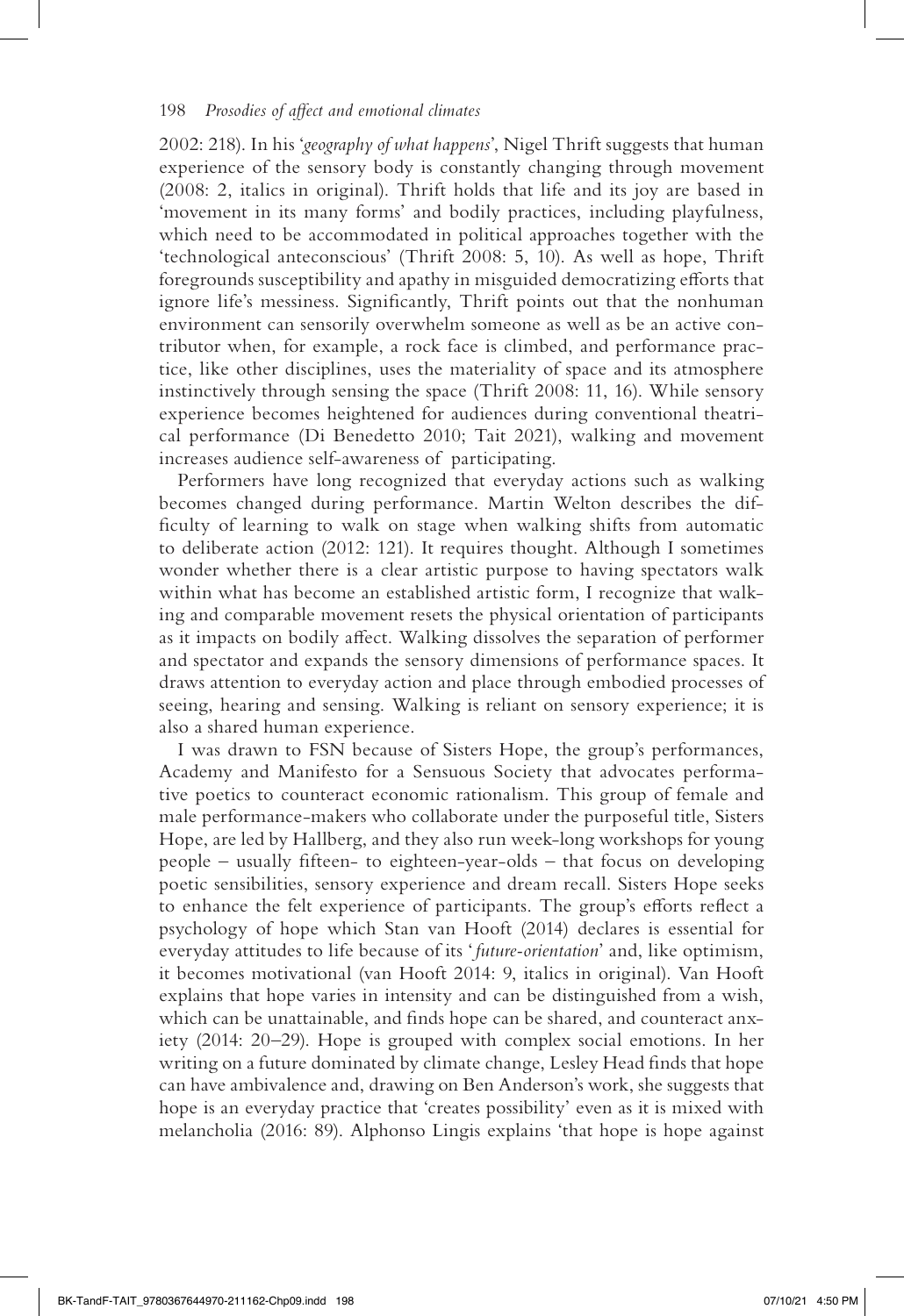the evidence' and equates with 'animal courage' (quoted in Zournazi 2002: 23, 24). Lingis links hope to the joy experienced by being 'open to what is outside oneself', while Michael Taussig decides hope is a sense and vital for life (quoted in Zournazi 2002: 25, 43).

'Hoping' unfolds as an active condition of possibility that does not presuppose control of outcomes. While hope is sought to counteract individual and communal moods of dread about the future, including eco-anxiety over environmental and species loss due to climate change, it is not always evident how hope can be facilitated. FSN did not refer directly to climatic concepts, though some of us were particularly aware that Greenland's climate past is being scientifically studied in the present to assess the global future (Conkling et al. 2011). Instead, led by Sisters Hope, FSN focused on providing the type of embodied sensory experience that supports hopefulness.

I had been questioning whether the contribution of theatre and performance to action against global warming would not be better served by simply putting a scientist on the stage (Tait 2018a; Fragkou 2019: 82). In her consideration of Dipesh Chakrabarty's 'reclassification of humankind as a geophysical force' that recognizes a new type of human connection, Una Chaudhuri explains that it is difficult to capture the big concepts linked to climate change and the Anthropocene in theatre (2015: 20). Chakrabarty distinguishes the '"human-human and the nonhuman-human"', and theatrical performance seems a decidedly human-human form (Chaudhuri 2015: 21). But theatrical performance also works with the less tangible embodied processes of affect, emotional feeling and mood that extend perceptual experience of, and engagement with, the world. It helps participants to 'see' (feel) differently. Moreover, the way performance presents the environment is contested (Kershaw 2007). Carl Lavery (2018) suggests that rather than literally showing the environment and the weather, theatrical abstraction should be striving to present embodied co-existence. He explains 'climate is not an isolated object to see or hold, but rather a series of interlinking, unliveable processes that owe more to virtuality than actuality' (Lavery 2018: 8). Theatrical layering offers processes for physically and materially grasping such abstraction as it evokes responses that are experienced affectively and emotionally. For example, a personal connection between breathing and ideas of trees as functioning like lungs for the earth's atmosphere. Vicki Angelaki (2017) considers that Duncan Macmillan's two-hander, *Lungs,* in 2011 was a turning point in British theatre for its pared-back economies of scale in a text about life plans and overt references to breathing faced with predictions of a catastrophic future. Angelaki points out that the play's dialogue is 'neither optimistic nor pessimistic, neither hopeful nor fearful' (2017: 115). While it follows the recent practice of leaving emotional responses open-ended, theatrical abstraction is personified by performers, and personalized by spectator/ participant responses.

Twenty-first-century performance that mentions the climate change reality, however, commonly indicates a fear response (Tait 2015a). Even the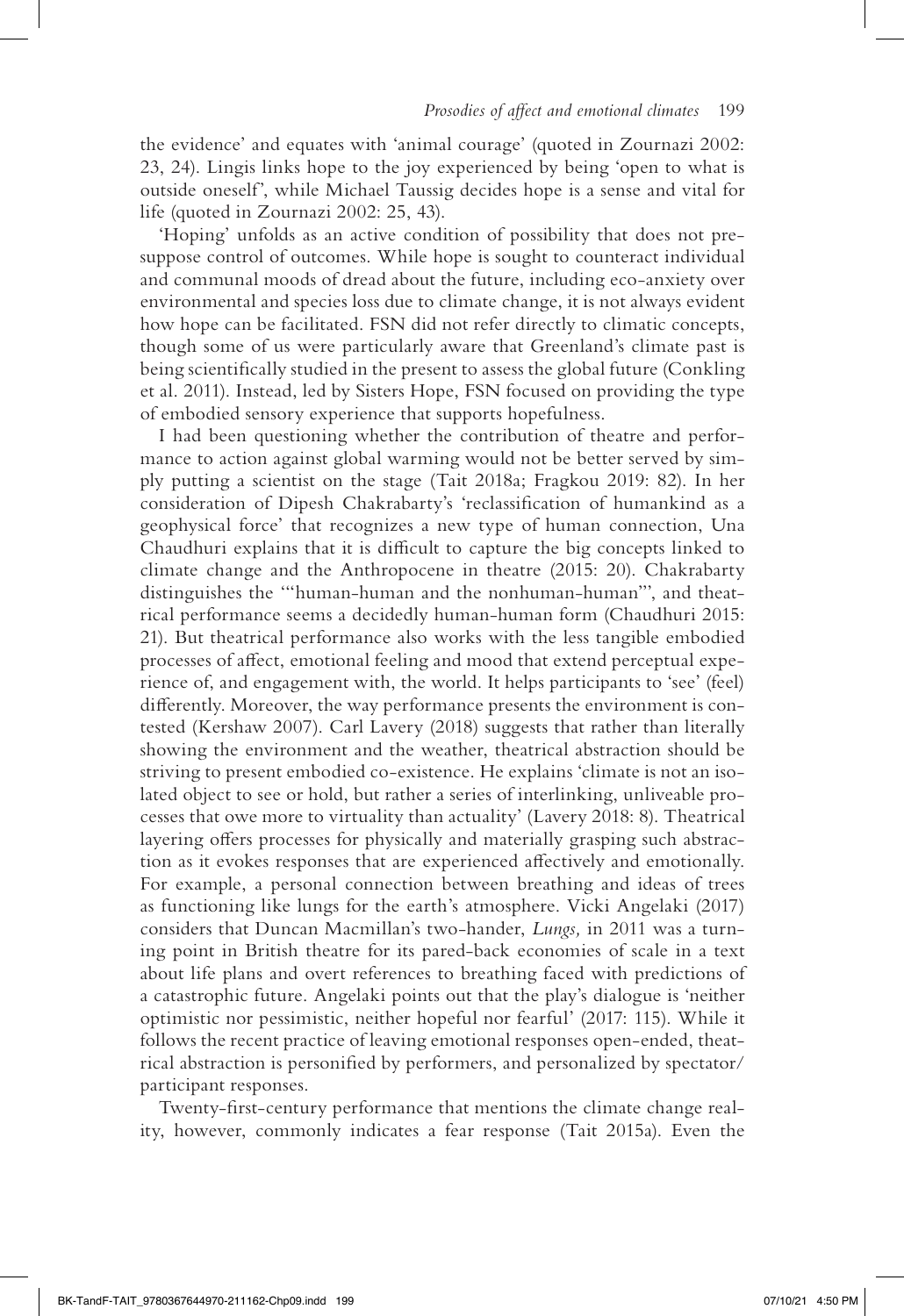staging of the scientist and the data seemed to reinforce a social mood of fear (Tait 2018a). The emotional dimension is important since cognitive dissonance about climate change is reinforced by emotional connections among like-minded groups (Marshall 2014). Joanne Garde-Hansen and Kristyn Gorton explain 'climate fear' as a 'mediatized', 'everyday spectacle' within what they call 'emo-techno-ecology' and its 'traumatic entertainment', which confirm Massumi's (1993) distinctions of media's '"*low-level fear* – naturalized fear, ambient fear, ineradicable atmospheric fright"' (2013: 134, 135). The Royal Court's 2011 production *Greenland*, co-written by Moira Buffini, Matt Charman, Penelope Skinner and Jack Thorne, based on extensive interviews with experts, evoked fright with the ambient fears of a climate change modeller, a government official, an activist and a bird-watcher in the Arctic observing rapid habitat loss. The production set out to explore powerlessness and confusion over a changing climate but was described as being 'difficult to follow' (Smith 2011: 32). This suggests, as Chaudhuri contends, that the large concepts of a changing climate and the nonhuman environment are difficult to convey even with personified stories. Theatrical performance that reiterates the problem reinforces eco-anxiety and accumulatively creates a fearful mood. In her exploration of theatre, climate change and Robert Nixon's 'slow violence', Marissia Fragkou also finds that theatrical performance which stages information and rhetorical warnings increases anxieties, and she highlights the capacity of performance to alternatively grapple with precarity and offer benign interactive encounters with unpredictability (2019: 83). Uncertainty in performance prepares participants for comparable experience in everyday life by providing 'stimulus uncertainty' which feeds into the pre-existing hesitancy about how to respond emotionally (Kagan 2007: 69).

Participant movement within an artistic event facilitates unexpected encounters, and it promotes tolerance for what is less predictable. At a basic level, participation requires trust. The affect of trust underpins a willingness to participate. In an analysis of trust, and in Shakespeare's drama, Julia Lupton decides that trust is not an emotional feeling but it does link to hope and courage and counters risk and fear (2019: 158). The science on whether trust depends on the chemically induced neuropeptide oxytocin in the functioning of the human brain in comparison with the nonhuman animal brain, is inconclusive (Nave et al. 2015). The FSN event required the trust of the participants to enter the curtained-off gallery and slowly walk (or wheel) among the installations and performances. They could wander freely as well as participate in the singing, improvised dialogue, movement and workshop activities scheduled from Wednesday to Saturday over two weeks, some of which were broadcast live on the internet. The events unfolded somewhat unpredictably except for the scheduled singing with Jørgensen, which encompassed Greenlandic identity, and provided a central focus each day. Participation in the singing and music was hopeful – music is also considered to inspire hope in environmental activism (Head 2016: 92). Helen Nicholson links trust to risk as she explains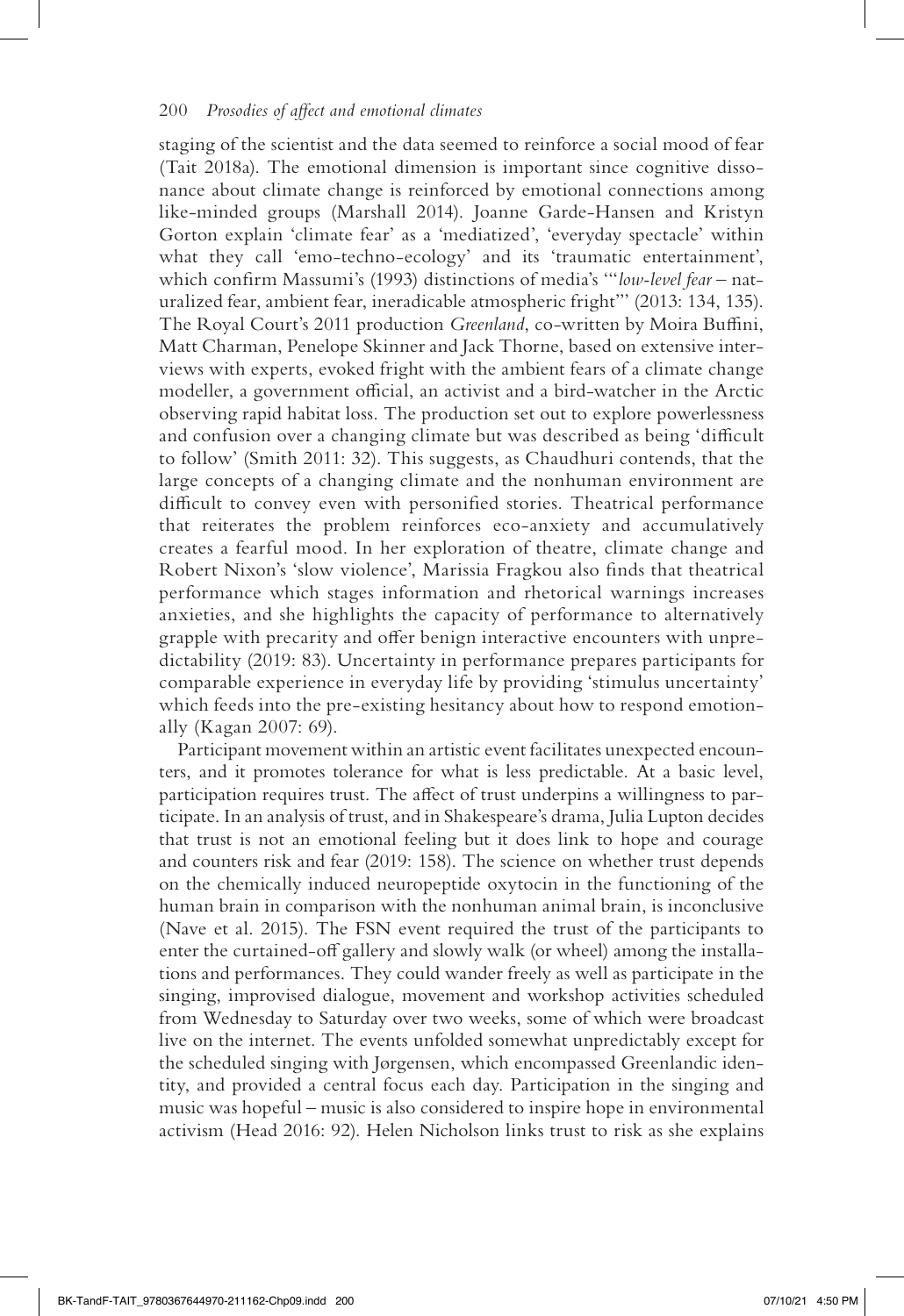that theatrical workshops and activities have long been associated with creating trust among participants who regularly have different values, so they need to develop 'trusting' ways of working towards a common goal (2002: 82). Walking in performance develops trust. In the larger context, Zygmunt Bauman contends that '[d]emocracy draws on the capital of people's trust in the future' (2006: 154). The encouragement of trust can constitute political action in relation to an uncertain future and performance participation requires trust to move forward.

During the FSN preparation, Hallberg focused discussion on each move inside the gallery from the threshold created by Sisters Hope using a low table and a partial curtain. This entry might have seemed awkward but once inside the dimly lit first section of the gallery, participants encountered a mysterious seated woman in a fur coat and hood and other seated performers in black who interviewed participants about their dreams and gave them tasks focused on the sensory experience and the imagination. Participants often lingered and there was an absorbing intensity to these activities. The FSN process reflects what Claire Bishop calls the artist as 'collaborator and producer of *situations*' and the participant as 'co-producer' (2011: 8, italics of original). Among the exhibits inside the gallery, Ashleigh Bowmott and Tracing the Pathway had created a translucent sculpture and this beautiful, tent-like cocoon structure made out of sewn paper encouraged participant to crawl inside in a trusting way. Although metaphoric of a snow sculpture, its semi-transparent quality also suggested the endless summer light in the far north.

Community participation in FSN included a school class of twelve- to thirteen-year-olds from Atuarfik Hans Lynge Skolen and their teacher, Paarma Holm, who had been invited to have lessons in the mezzanine floor of the gallery, and to participate in the morning singing and the workshops. By the second day, the students were moving through the downstairs area quietly. The quietness was surprising as they had to enter and walk through the gallery several times each day and were boisterous once outside. The students slowed their movement and hushed their speech as they walked through the darkened space – no doubt with their teacher's encouragement – but also with sensitivity to how the gallery mood had become quiet and respectful.

The Nuuk school students were receptive to the surroundings. Is it possible to describe this responsiveness beyond a comment about a general capacity for affect? Cultural psychologist, Richard Shweder, draws on comparative linguistics to describe 'processes such as wanting, knowing, feeling, and evaluating things as good or not' (Shweder 2004: 82). The use of active verbs counteracts how mental states are described as objects, using nouns such as 'guilt' or 'love'. The affective 'wanting, knowing and feeling' of the students at FSN was observable and their enjoyment of singing in the darkened gallery, palpable.

The consideration of walking and movement in performance also implicates continuous movement within the body's perceptual processes. In an analysis of 'productive participation' in immersive theatre, Adam Alston describes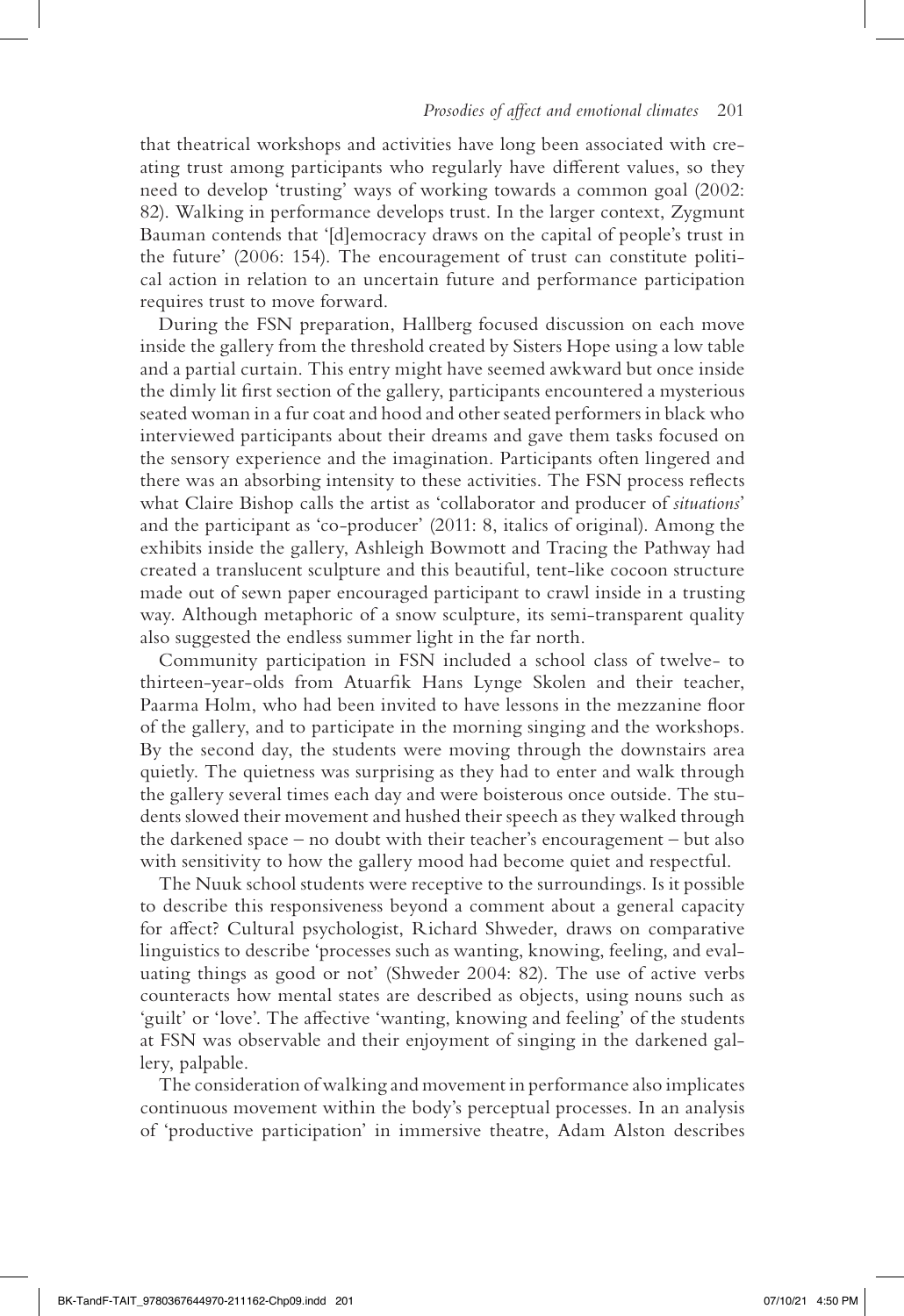'walking, interacting, dancing' as well as 'seeking, finding, unearthing, touching' (2016: 7–8). In his analysis of how movement underlies everyday life and the phenomenological processes of both performing and spectating, Stanton Garner points out that all theatrical performance involves movement of varied quality and that even audience members seated in the theatre are constantly shifting with small movements (2018: 117). Garner elaborates further that 'language entails movement' and suggests that speech involves the muscle movements of the body as it conveys linguistic ideas of movement through the words (2018: 187). Even seated audiences are actively participating in the theatrical event. Performance reconfigures everyday processes of human movement, such as walking, sitting and talking, as it draws bodily attention to them.

FSN included visual images, songs, poetic texts and light-shaped spaces in the evocation of sensory, affective and emotional experience. The combined effect had an other-worldly aura even as the sound level in the gallery ranged from silence to a music-filled exuberance, depending on the schedule. In highlighting artistic effects that encapsulate affect, Lauren Berlant describes feeling from atmospheres within the 'affective environments' being created with art and literature (2011: 72, 192). These are 'atmospheres' in aesthetic genres (Berlant 2011: 66). 'Atmosphere' can refer to air and its measurable carbon particles as well as describe an impression of a social space and an emotional tone of a work of art. But it is less directed than a mood effect that is shaped by artistic intention and with music. There was a deliberate artistic effort by Sisters Hope and FSN to elicit trust as a precursor to hope with an enticing, augmented mood in the Nuuk Gallery.

Although preparatory walking remained implicit, the embodied processes of the artists and the participants connected the installations and performances to the surroundings. As participant movement contributed to involvement with FSN, it pointed to traditional practices of immersion through walking in an outdoor environment and its weather.

#### **Weather worlds**

The singing reflected contemporary Greenlandic identity as well as facilitated a mood of exhilaration within FSN. This approach can be contrasted with that of referring to the colonization of Inuit cultures with the Greenlandic pre-colonial 'mask-dance' form, *uaajerrneq*, which was included in *Kiinalik: These Sharp Tools*, a contemporary performance about melting ice, time and universalizing responses to climate change (Preston 2020: 151, 161). Similarly, Theresa May (2021) explores the ideas of seeking 'climate justice' presented within the play, *Sila*, by French-Canadian, Chantal Bilodeau, which is set in an Inuit village in Nunavut, Canada, and suggests the emotions of a mother polar bear and cub, an Inuit elder, a family, and a climate change scientist in search of traditional Inuit knowledge. References to the politics of colonialism and climate change were indirect in FSN. As Cristina Delgado-Garcia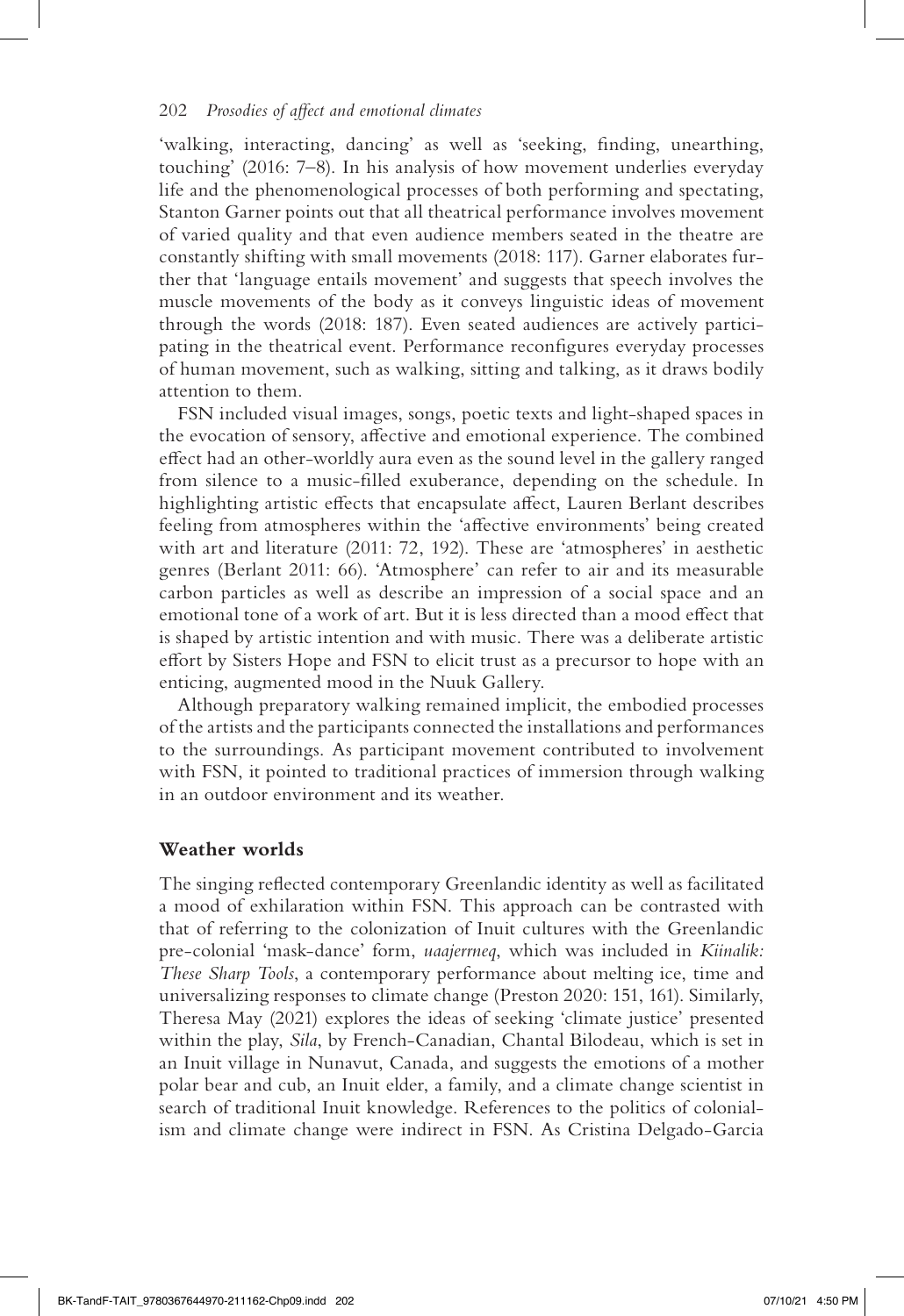writes of performance that resists neoliberal capitalism, exploitation relies on emotions and the 'ways we feel' and these need to be countered affectively and emotionally 'even if an artwork does not thematically tackle concrete political issues' (2015: 95). A participant's experience at FSN remained open-ended. Instead, an artistic effort to encourage trust and hope through participation in performance becomes a type of political activity to influence everyday worlds.

Artefacts from the traditional Inuit society on display in Nuuk showed that it was and is especially attuned to maintaining knowledge of the nonhuman world. There was a small number of artefacts near the entrance to the Nuuk Art Museum gallery, and extensive exhibits at the Museum of Greenland. The latter exhibits were accompanied by information made available in English about cultural legacies and beliefs that outlined a distinction between what is called the Sila, the visible or perceptible world, and the Sila Aappaa, the other world of human and nonhuman souls. These worlds might be interpreted by a cultural leader – called the shaman under Christianity (Price 2001). The Museum of Greenland's printed information, however, explained that Sila can mean 'weather mind', 'clear consciousness' and 'sense mind'. A capacity to interpret shifts in the natural environment and changes in the weather in Greenland was and is accorded social significance. In the play, *Sila*, the word 'sila' 'refers to the material-ecological life-sustaining' connection between humans, land and all other species, and nonhuman energetic movement explained in Indigenous knowledge as 'breath' (May 2021: 254). Bodily perception of the nonhuman environment is central to age-old cultural knowledge. While the shaman has other functions, such as community leadership and healing, what is also brought to communal activity is an expanded awareness of the environment and weather, from practices that train and expand sensory abilities such as the visual capacity to see into the far distance. In addition, the Museum of Greenland explains that Greenland's traditional society has the Susuma Arnaa who is the mother of sea animals, and that traditional hunting practices continue with seals hunted on the sea ice, reindeer on inland ice, and an allocated quota of whales. Hunting practices, however, have to accommodate the thinning coastal ice sheet due to climate change – and possibly also animal rights campaigns.

In the wider context of traditional Indigenous knowledges evident across the global north, the debate as to whether shamanism was indicative of knowledgeable behaviour or a religion was evident by the mid-nineteenth century (Price 2001: 4). In his analysis of Siberian shamanism and landscape, Peter Jordan (2001) explains that social views of the world arise out of the materiality of everyday human lives and specific places of habitation. Practices and knowledge arise in relation to the specificity of the material geography, and what happens there. While Jordan outlines the cultural utility of stories in relation to survival, such as those about hunting in particular localities connected to food, knowledge becomes manifest through physical action in the environment. In particular, walking through the landscape builds and reinforces social knowledge.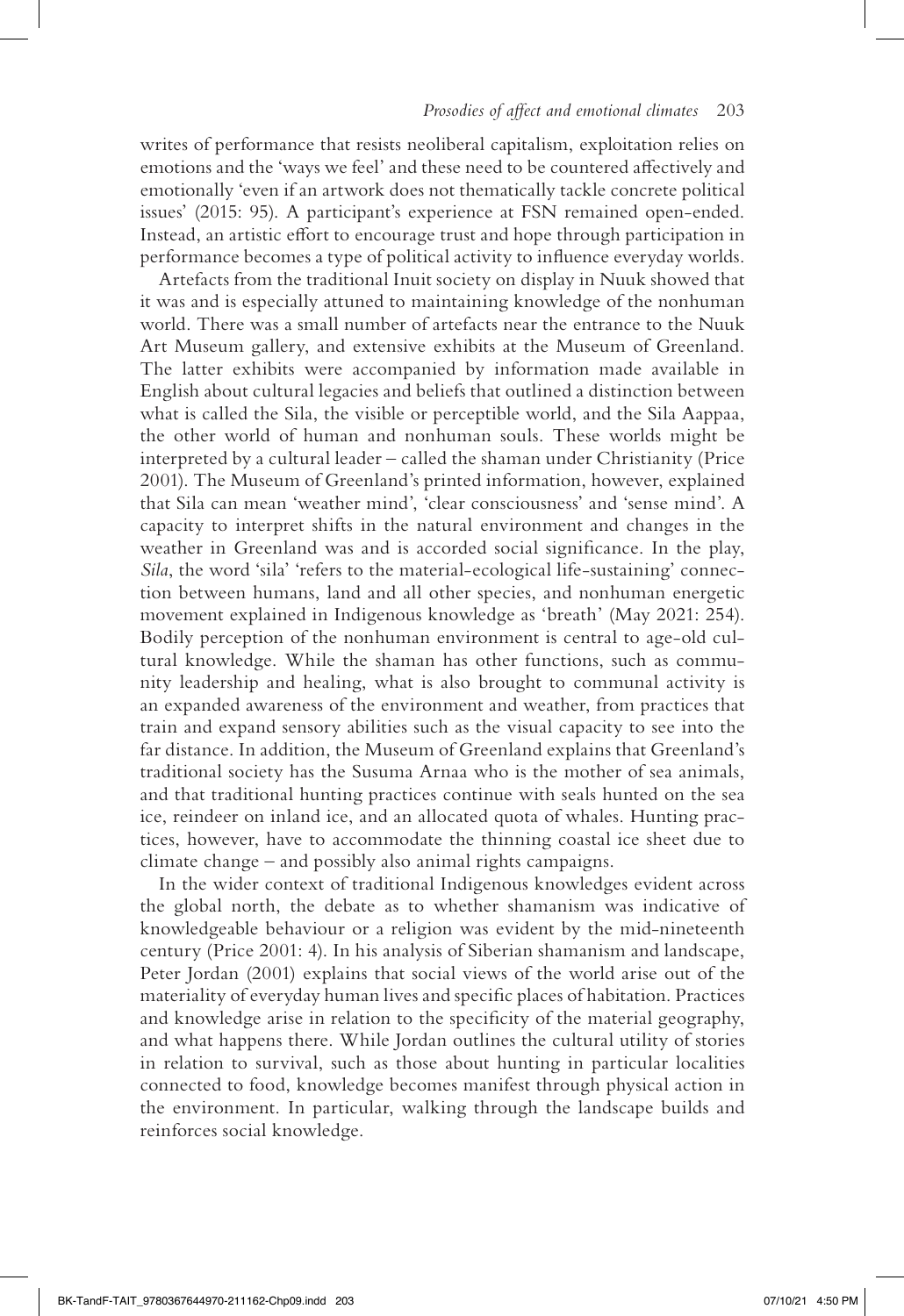#### 204 *Prosodies of affect and emotional climates*

The study of the ways in which different cultures and their epistemologies view the world within philosophical anthropology recognizes that concepts of self are attuned to experiences of nonhuman nature as animate, and these have long assisted everyday survival. While upholding ideas of 'states of mind', Roberte Hamayon (1998) argues against the longstanding objectification of the ecstatic trance of the shamanism of traditional societies, and points out that the descriptions range from physical to psychic. Given that these behavioural signs are variable, they cannot be assumed to constitute evidence of interior states. Significantly, Hamayon explains that in its linguistic phrasing in Siberia, 'shaman' literally means 'moving legs', which is derived from dancing and singing in social rituals that are communal experiences (1998: 182). The imitation of animals is evident in symbols and sounds and even though the shaman's social function can include negotiating relations with spirits of other worlds including animal spirits, it is withdrawal into a landscape surrounding a community that constitutes the most ubiquitous and common practice. This is a form of moving in the landscape so that a bodily experience is brought back to the society and to its knowledge, events and rituals. A process of striving within the landscape contributes to the social mood.

In disagreement with Hamayon, Ake Hultkrantz (1998) recognizes that trance practices happen globally although he admits that anthropological language framing a shamanistic condition may be reductionist and so, too, are interpretations of animism. The complex world of traditional societies encompasses the appreciation of all living beings in a way that Western culture does not, and Hultkrantz views the shaman as an interpreter and mediator between multiple life forms in social rituals that build societies and these rituals are far more than dramatized performance. The shaman's practice needs to be viewed as heightened experience that produces multiple states of mind. It seems trained rather than uncontrolled, given that, in general, there are accounts of how some Inuit societies values emotional control (Plamper 2015: 93). The capacity of theatrical performance to create a heightened bodily effect that is trance-like is recognized, probed by Antonin Artaud and his numerous interpreters (Scheer 2003). Hultkrantz argues for an understanding of an ecstatic framework as offering a way of explaining how humans have a capacity to expand the mundane everyday world into a spiritual sphere – one that recognizes nonhuman energies.

An ecstatic feeling encompasses the affective and emotional experience that happens through relating to the environment. It can arise from wholeof-body movement and reveal attachment to the nonhuman world. The process of moving through an environment away from and then back to the community, suggests that embodied mobility underlies everyday experience and its knowledge acquisition. Environmental artist, Timo Jokela, who creates large sculptures in the landscape often with carved ice, and identifies as a 'Laplander' from Finland, describes shifting from 'an external view of the landscape' to a 'flow' of meaningful experience from the 'sensing, observing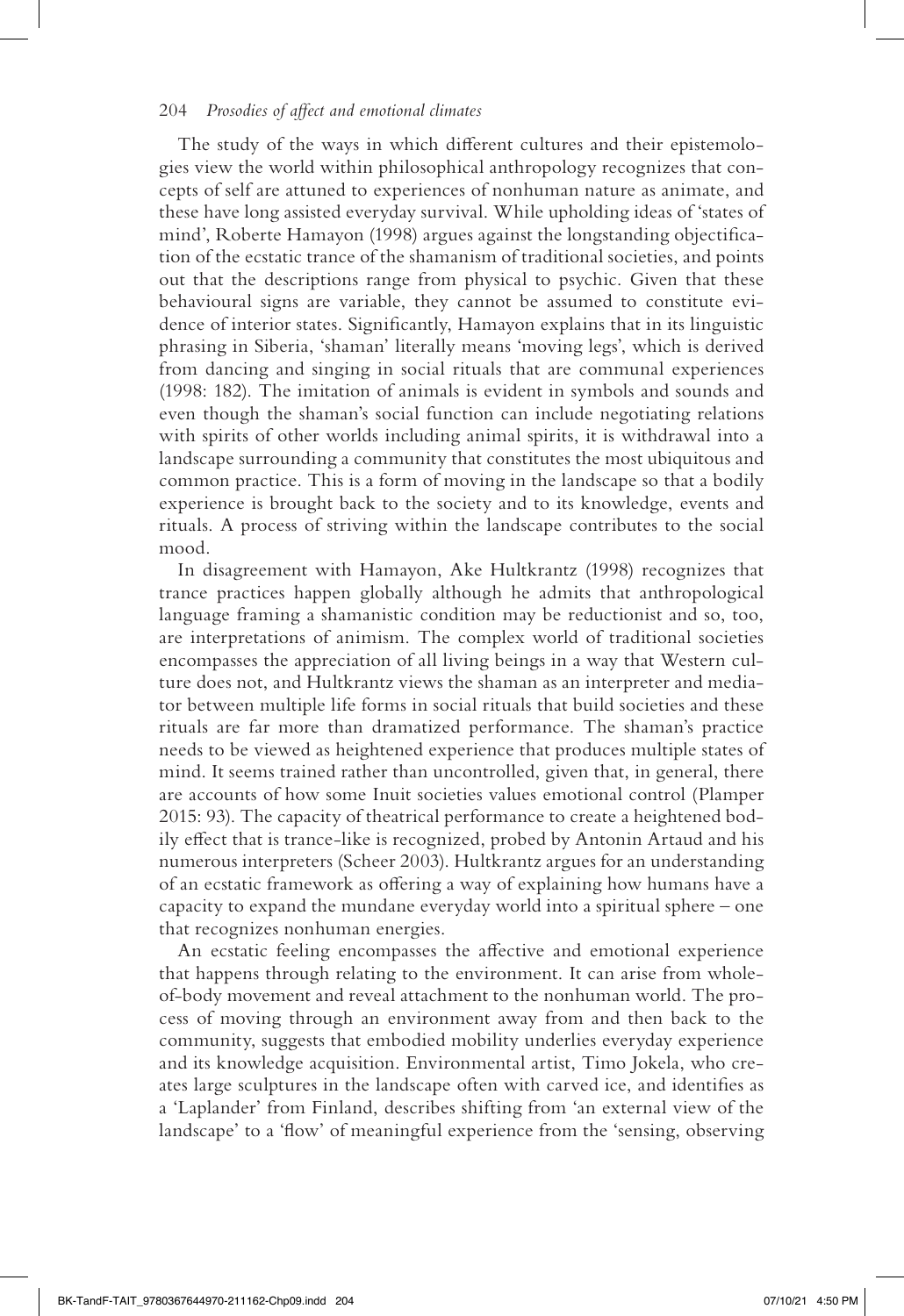and feeling self' (2008: 3, 11, 13). He explains, '[m]y phenomenal environment is always shaped by my world of experience, my emotions and personal history' (Jokela 2008: 13). Hence the artist and contemporary artistic practice can contribute to cultural understanding of human reliance on embodied perception of the environment.

The preparatory walking at FSN pointed to a human need for an embodied sensory experience of landscape. The Greenlandic idea of a 'sense mind' seems to correspond with what the visiting artists sought to evoke in the gallery, if not a 'weather mind'. The FSN event aligned with how a traditional society accorded consciousness to less tangible experience and the physical effort of movement in the surroundings that continually locates and refreshes perspectives and embodied 'minds'. Heightened bodily and sensory awareness within the gallery space, however, may only be explained in a partial way, since Western culture marginalizes poetic and artistic practices and individualizes experiences of affect, emotional feeling and mood. Yet poetic and sensuous artistic activities encourage alternative ways of knowing and about the nonhuman surroundings.

Participating artists in FSN were aware that Greenland is an epicentre of environmental science on the climate and the atmosphere. Science has had to confront the denial of rational evidence-based argument since the late 1990s in an emotionally inflected polarization that takes advantage of how humans are hard-wired to seek to emotionally belong (Marshall 2014). Greenland's snow and ice became the focus of international scientific attention, because it has the largest ice sheet outside Antarctica and the layers of ice preserve an accessible record of climate in the past which scientists find reveals 'abrupt climate change' (Conklin et al. 2011: 1). Three scientists – glaciologist, Richard Alley; Wallace Broecker, who wrote on climate change from 1975 and ocean currents from 1987; and global warming geologist, George Denton – give an account of rapid change in the environment at every location they studied in Greenland, including the icebergs calving at Sermeq Kujalleq glacier (Conklin et al. 2011: 5). Drilled cores from the Arctic ice reveal a temporary medieval period of warming that ended quickly. Significantly, Alley's key finding is that most of the change in the last ice age, that concluded 10,000 years ago, happened in its last ten years (Conklin et al. 2011: 16). In respect to the melting ice sheet and the speed of change increasing, these scientists point out that the Qaqat glacier has receded 3.7 kms (2.3 miles) in the eighteen years of their studies (Conklin et al. 2011: 11). The science on the Greenland ice sheet reveals a paradox of climate change: as the sides of the ice sheet recede rapidly, the continent's centre becomes slightly higher, gaining ice. This is just one paradox among many of the uneven effects of climate change that can mislead an ecological mood.

Affect, emotional feeling and mood are central to perceptions of the nonhuman world and to performance forms. While information and overstated emotional delivery in theatrical performance can evoke fear and eco-anxiety, artistic effects that are open-ended rely on trust. An understanding of the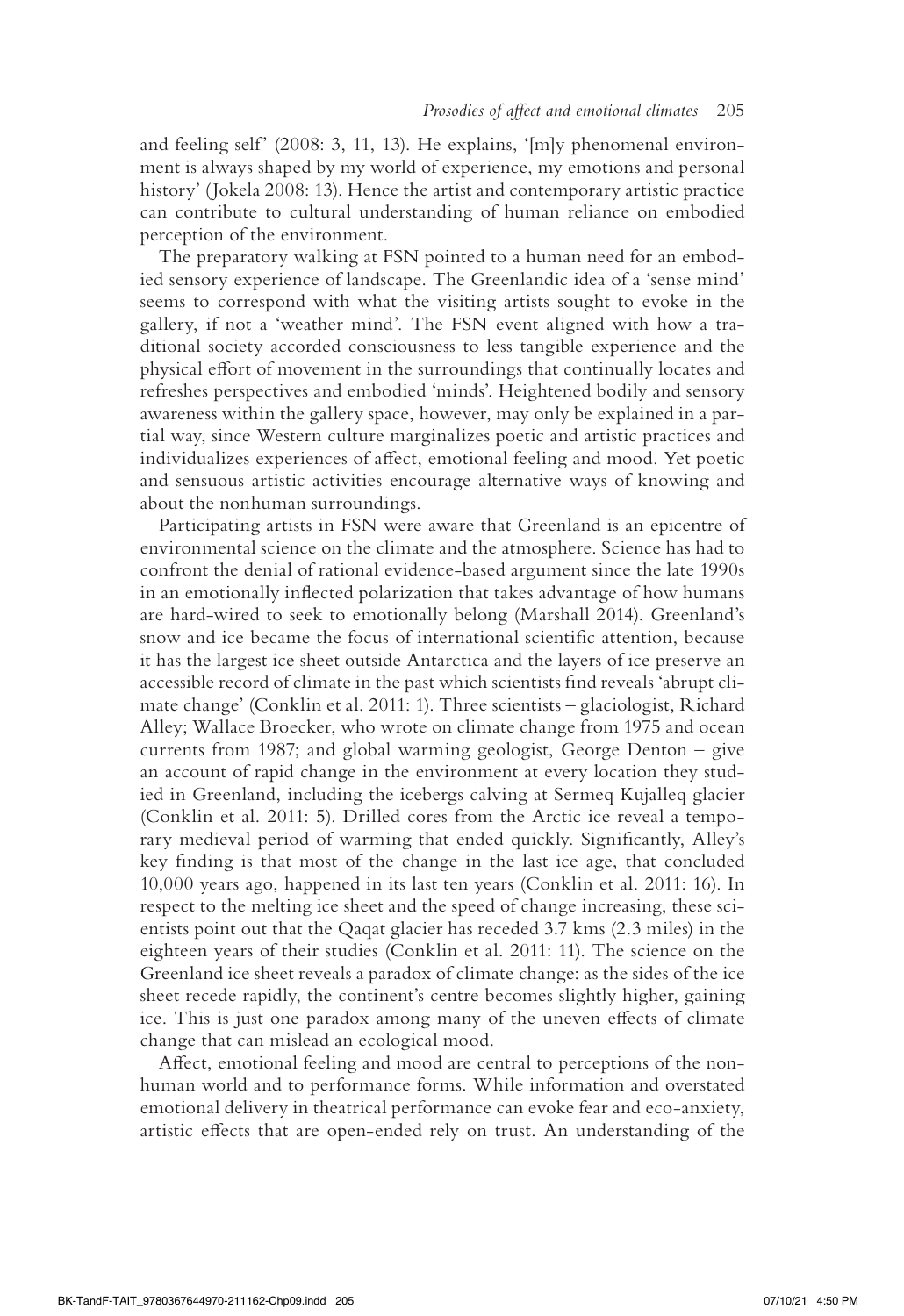environment and climate change can be enhanced by theatrical knowledge about inducing an affect of trust, an emotional feeling of hope and a mood of striving. Western science and culture can benefit from how traditional knowledge and its bodily movement elicits emotion through environmental awareness.

#### **Motivating**

The rhythm, pace and bodily tension of walking (or wheeling) – slowing down or speeding up – in performance impacts on bodily affect. Slight shifts in affect might pass unnoticed, even as orientation and purpose make a participant more aware of bodily engagement. But movement acquires an emotional effect when, for example, a participant's curiosity and excitement are activated. While avoiding any claim for directly effecting political change, this analysis suggests that attenuated shifts in performance can draw attention to everyday human reactions and emotional concerns in ways that can redirect them.

Nico Frijda contends that emotions are changed through action and motivation, and he connects motivating action to the concept of prosody and its 'differences in speed, in changes in speed, in the forms of change such as steepness or gradual growth' (2004: 160). Prosody is commonly applied to the sounds, words and material elements of tone in music and poetry (also see Gumbrecht 2012: 5). It has technical applications within language analysis internationally (e.g. Gussenhoven and Chen 2021). Frijda, however, contends that '[p]rosody is an almost uncharted domain of phenomena' in the emotions (2004: 160). The significance of prosody can be explained in relation to altered respiratory patterns and Frijda continues that it denotes difference between the emotions of behavioural actions; for example, in the shifts between the 'taking, grasping and grabbing' of an object. He continues that 'Prosody is an aspect not only of movement but also of speech and the flow of thoughts over time' leading to 'motivational states' (Frijda 2004: 160). These motivations connect to feeling and emotional mood responses. Frijda elaborates: 'Emotions are always the outcomes of a balance of multiple appraisals, multiple meanings, and relevance to multiple concerns' (2004: 164). Emotional responses follow what stands out. This analysis can be applied to the way responses arise through bodily orientation within the surroundings and can be intentionally adjusted within performance.

Frijda is explaining prosody as slight graduated changes in the rhythmic pattern of affects and emotional feelings in action that unfolds through orientation, and according attention to someone or some aspect of the surroundings. Prosody might graduate from explaining to prompting to motivating, and in a stronger graduation, from persuading to inciting to compelling. Frijda's use of prosody is applicable to how the familiar and shared action of walking and talking is modified in performance through escalating shifts in bodily reactions. The expanded concept of prosody in performance and its analysis offers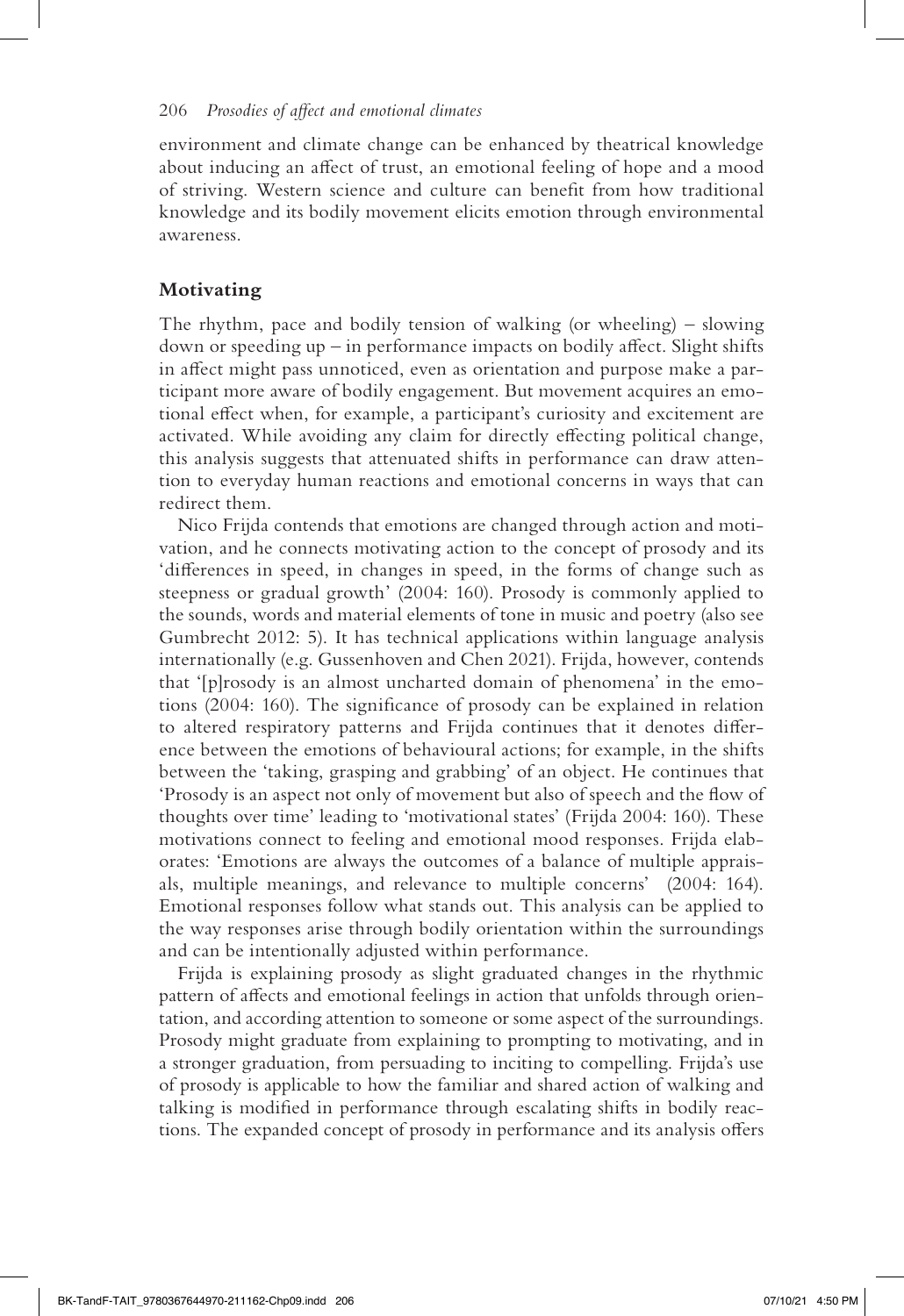a way of describing the less tangible qualities of a participatory event as well as a motivating strategy. The preparatory walking, roaming, hiking for FSN supported observing, locating, discovering by its participants, which, in turn, was potentially stirring, arousing and inspiring. Incremental shifts of prosody can support motivational strategies within diverse theatrical and social contexts.

The expansion of prosody can be aligned with techniques for acting that originated with Stanislavski (2010), when a performer undertakes a series of emotionally inflected intentions described with verbs and adverbs that escalate to achieve an overall objective. In theatre, however, emotions and their shifts can be far stronger than those in everyday worlds. Garner points out that Shakespeare's language about the action of blinding in *King Lear* involves kinetic 'motor resonances' in the 'plucking, piercing and tearing' of the body (2018: 232). While emotional feeling can be said to leap forward in the alchemy of transmission within theatre, all performance induces smaller shifts of affect and emotional experience when it involves everyday physical actions such as those of walking, talking and breathing.

Robert Wilson's performance of John Cage's *Lecture on Nothing* was aesthetically captivating in the prosody of its rhythm, sound and tone, even though the content claimed nothingness. As the prosody of the spoken text shifted from articulating to expounding to proclaiming, the visual impact of the *mise-en-scène* elicited affect and mood. At one point, Wilson conveyed irritation then frustration then anger. While speech is believed to be intentional and to structure experience, it is both an 'intellectual operation' and a 'motor phenomenon' (Garner 2018: 188, 189). Cage's *Lecture* was disconcerting with its anecdotes and statements about form without an overall cognitive coherence. An implied anti-intellectualism within this modernist avant-garde text created in the mid-twentieth century continues to have significance within twenty-first-century political realities of politicians who deliver empty rhetoric and with angry outbursts. Wilson repeated 'we have the feeling we are getting nowhere' (Cage 1961: 121). The performance encouraged the spectator to find meaning.

Wilson in a white shirt and trousers, with white face make-up, was sitting on a white chair beside a white desk and bed as the audience entered. Words were written in black across 20 large, suspended cloth banners, and while the words seemed random, short phrases could be read across banners. The stage was strewn with crumpled printed paper and it covered boxes in front of a second performer wearing a dark suit and white gloves, and looking out at the audience through a single-lens spyglass. His action of looking drew spectator attention to theatre's sensory imperative of looking at the performers. Above the performers were projections that at first seemed to be still images, but over time revealed a moving component, a curtain that floated across a face, eyes that blinked. There was prosody in the visual imagery.

Wilson, who is well-known as a director (Holmberg 1996; Di Benedetto 2010; Innes and Shevtsova 2013), first performed Cage's *Lecture* at the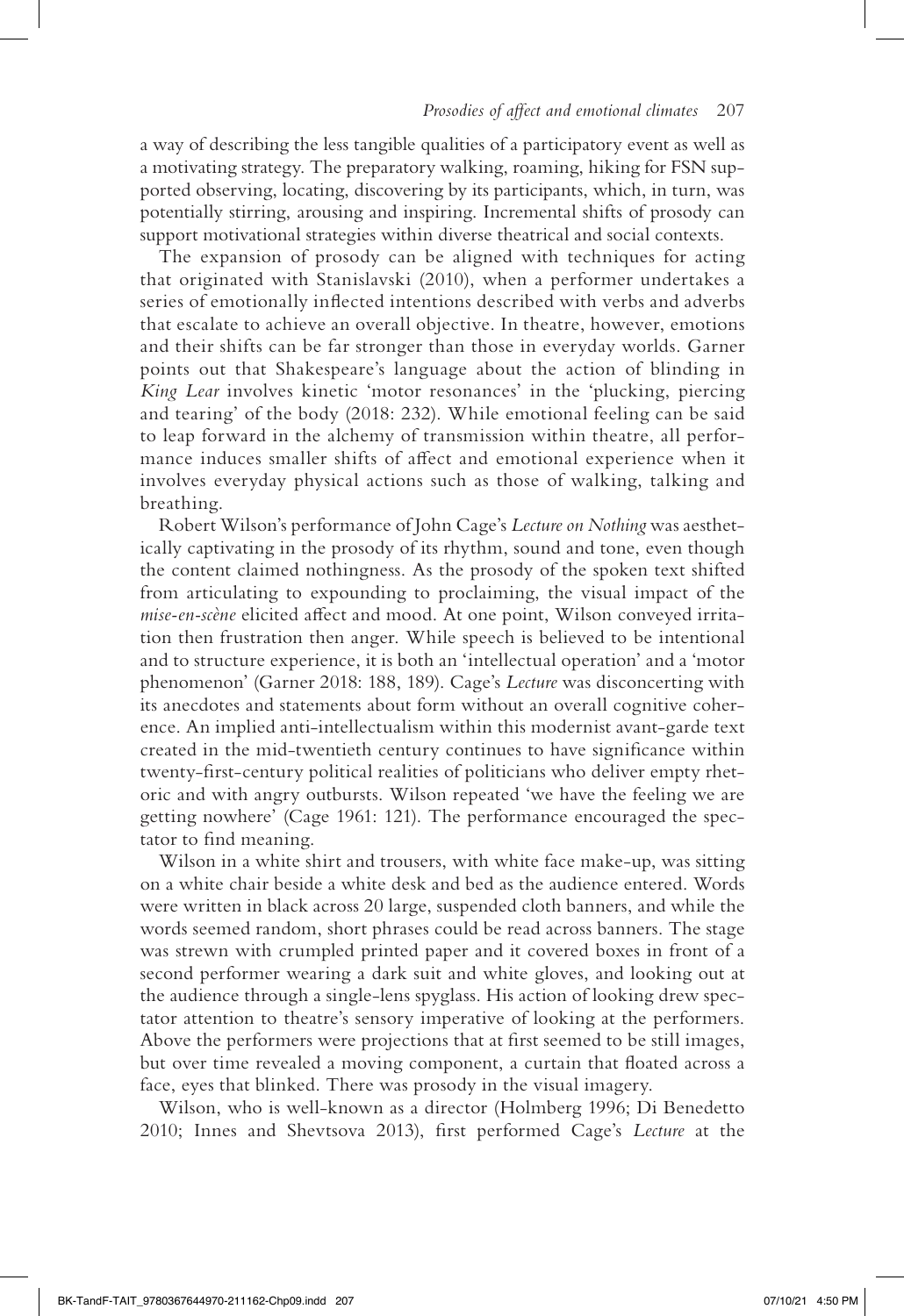Ruhrtriennale Festival in Germany in 2012, and I viewed it on 24 August 2019 at the Victorian Arts Centre, Melbourne. There were five units in the *Lecture* performance, each with subparts that equal 'form and continuity'. An initial grating noise delivered audio disturbance as the second performer exited in slow, mechanical motion and the lighting lowered to a single globe. Wilson, seated, raised his hand and the noise stopped. He put on glasses and lifted a pencil to the page in front of him and began to speak. 'I am here [large space in the layout] and there is nothing to say' (Cage 1961: 109). The persona stated that the audience was free to leave, and then delivered the *Lecture*'s paradoxical ideas: 'What we require is silence'. 'What silence requires is that I go on talking.' 'The words help make the silences.' 'I have nothing to say and I am saying it and that is poetry' (Cage 1961: 109). As Wilson's talking contradicted the lecture's pointed reframe, it conveyed poetic prosody in its rhythm and delivery. Although Cage considered that silence conveyed the limits of speech and encouraged self-awareness of the body and the surrounding world, Wilson presented 'the physicality of language' (Zeynep 2014: 5). The performance invited audience members to accept the paradox that silence is valued in its absence. It reflected both the impossibility of absolute silence in Cage's reasoning, and Wilson's longstanding interest in deafness, and the way theatre offers 'silent moments' as a contrasting affective condition (Welton 2012: 87, 92). Silence also adjusts the prosody of bodily affect.

Wilson's minimal action evoked expectant attention. Eventually he left his seat, moved to a bed, paused, and lay down. A simple narrative emerged from the actions in which a man sat, worked, spoke and slept. The projected screen imagery above the stage added that a man (Cage) smoked. There was a voiceover of Cage reading the lecture. Wilson's persona awoke, returned to the table and chair and resumed the lecture. Wilson's *Lecture on Nothing* presented a match for everyday actions of breathing (making sound), talking, walking, sleeping which are shared – and with other species. (Although a white male identity might have been a mismatch for audience members from diverse cultures.) While the doing of action is a foundational tenet of the performance form, Wilson's *Lecture on Nothing* also suggested actions fundamental to life.

Garner refers to Stanislavski's understanding that the performer must be retrained all over again to walk or sit or move in order to transcend the self-awareness of 'being-looked-at' (2018: 113). Performing involves multiple levels of awareness, including peripheral sensory vision while looking forward in focused ways to create a focal point. The phenomenology of performance involves 'to-be-seen-ness (and to-be-experienced-ness)' (Garner 2018: 119). A visual process engages with the perceptual process of spectator 'experienced-ness'.

As Wilson provided a focus for 'seen-ness' and 'experienced-ness', the performance contradicted ideas of nothingness with the embodied form and specific staging eliciting affect and processes of prosody. What was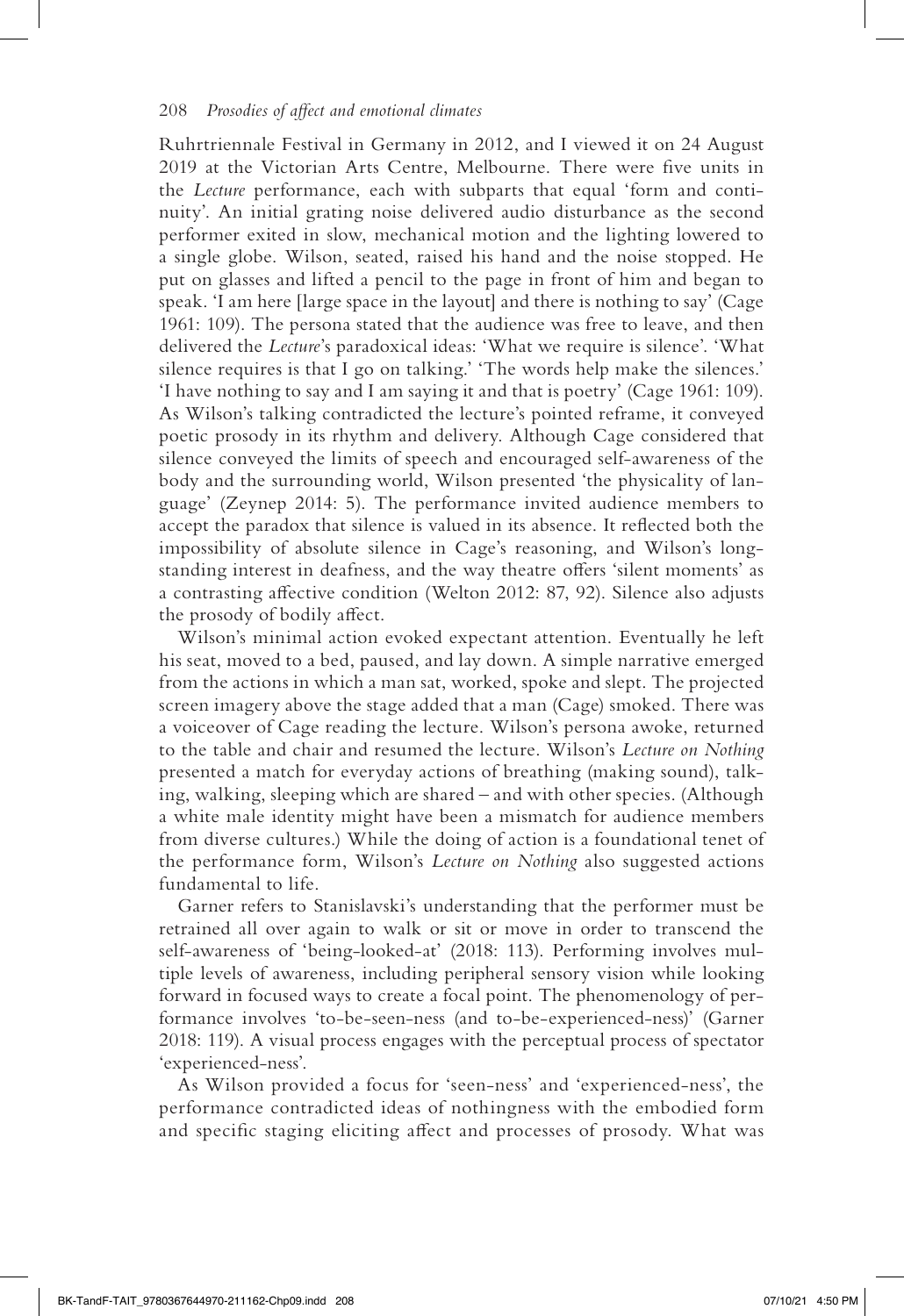less oblique was the way some audience members reacted with laughter, that is, affects of amusement. At the same time, nothingness might well have had an emotional effect. Wilson's persona said, 'I'm talking about nothing and of course will go on talking for a long time' (Cage 1961: 114). It could annoy as well as amuse.

Wilson's tone resonated with emotional significance through its repetition and phrases about hearing a blackbird and a woodpecker (Cage 1961: 113). The *Lecture* described tonality, progressions in sound and noises that had not been intellectualized, such as a police siren to mark intervals in structure (Cage 1961: 116, 117). It acknowledged nonhuman and human-made features in the surroundings that stir emotional feeling. Wilson's lecturer persona recounted that, 'Quiet sounds were like loneliness or love' (Cage 1961: 117), before he shifted from irritation to infuriation, and yelled angrily, imitating a theatre performer reaching a climax to elicit catharsis. He read the fifth part of the *Lecture* silently. Wilson's persona conveyed affection (or humility) about the process of composing.

By substituting speech and repetition for music, Cage's minimalist lecture created prosodies with words. Its motivation emerged from statements such as: 'Structure has no point. … Form has no point either … We are beginning to get nowhere' (Cage 1961: 114). The performance was intentional and durational even if it displeased, irritated, even infuriated with its nonsequential flatness and statements about composing music and not fearing silence. It presented aesthetic form.

Jean-Luc Nancy writes that, '[t]here is no meaning if meaning is not shared' (2000: 2, 3). The meaning could be found in how Wilson's sitting, talking, sleeping was shared by the audience while leaving an interpretation of nothingness up to each spectator/participant. The incremental shifts in prosody that sustained the sensory, affective and emotional impressions became meaningful.

A sequel to *Lecture on Nothing*, Cage's *Lecture on the Weather* in 1975 resonates within performance about the environment (Lavery 2018: 8). It presented multiple voiced extracts from the writings of the naturalist, Henry David Thoreau, in combination with the sound of weather conveyed with an escalating thunder storm (Cage 1989). The build up to the storm created an expectant affect and an anxious emotional effect. Welton explains that the staging of weather in contemporary performance brings 'human intervention in the ecologies of atmosphere to the fore' (2012: 147).

The prosodies in Wilson's *Lecture on Nothing* changed its mood from amusing to unsettling, and the open-ended content about artistic form and structure brought to mind words and speech removed from actual circumstances. It suggested the rhetoric of politicians and media that avoids or negates an issue – musical scores or newsprint were part of Wilson's staging. Wilson's *Lecture on Nothing* suggested a mood in the twenty-first century arising from political prosodies that shift from discomforting to disquieting to foreboding.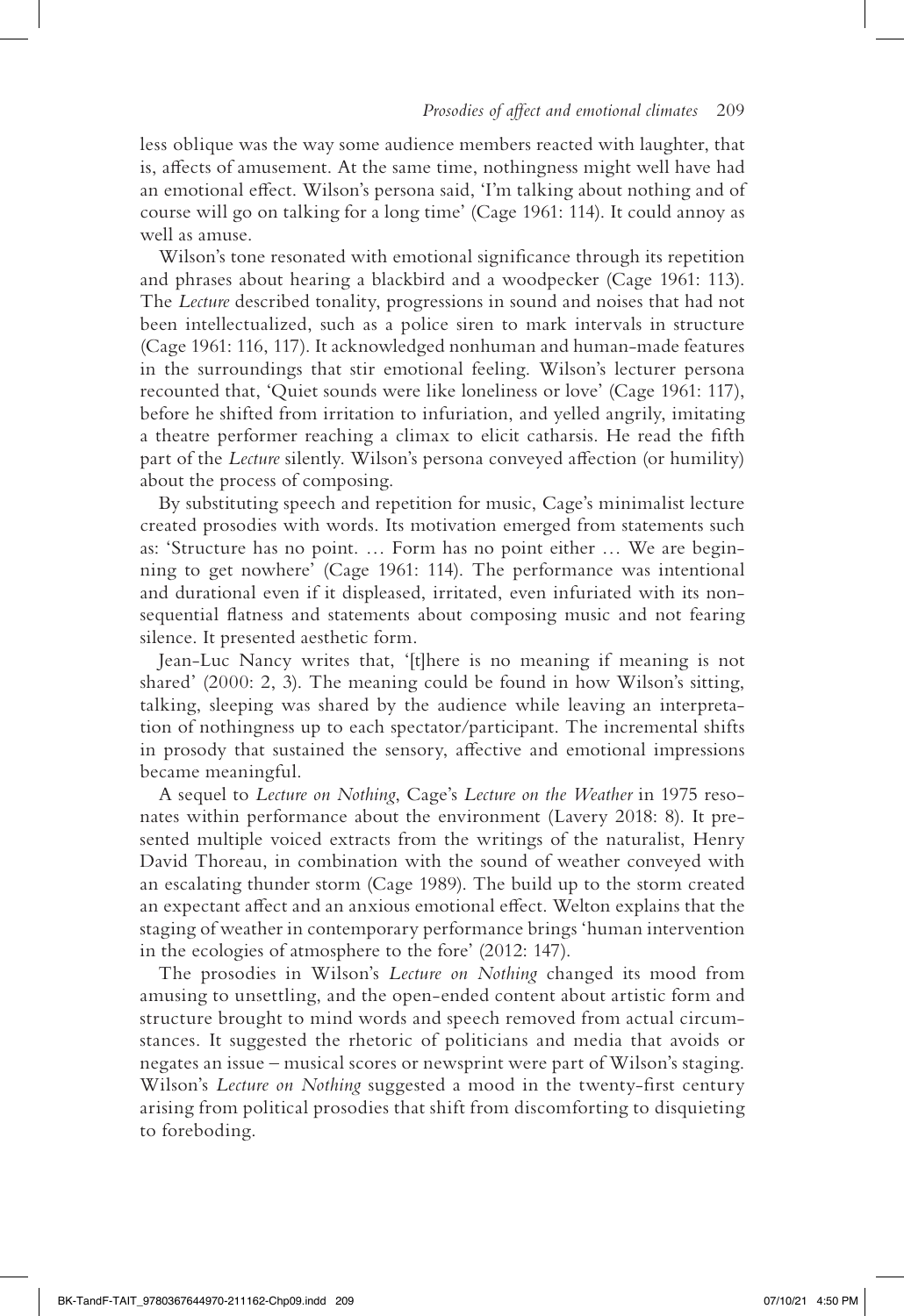#### **Breathing**

In highlighting grief and loss about the impact of climate change on the environment, Head writes that 'we are in collective denial' about what is happening (2016: 11). The weather patterns of climate change are apparent in the water inundation of low-lying areas of habitation, as well as in the intensified impact of storms, drought and fire on land use and communities. Head argues that we need to recognize our grief for the 'loss of a future characterized by hope' in the Anthropocene – which is also being called the Capitalocene and Econcene because of a delusionary belief in limitless growth within capitalist economies that disregard the finiteness of the earth's resources (2016: 12, 19). Head draws on Richard Hobbs and points out that grieving for the past does not preclude hope for the future. There needs to be ways to live with grief for environmental and species loss so it does not immobilize. Referring to Cunsolo Willox on grief and Inuit society facing climate change, Head asks how humans might 'learn to live with grief as a companion' (Head 2016: 33). Head's discussion includes examples of performances in the landscape that were part of an annual Siteworks event in Australia in which artists and scientists come together to discursively explore sustainable futures.

Strategies to address climate change range from belief in the power of social movements and mass protests (e.g. Klein 2015) and forward-looking international political policies to groups joining together at a local level. The difficulties of achieving the unilateral undertaking of nation states and regimes (of humankind) in the time frames needed to be effective now raise questions about the limits of cohesive unity and to sustain community action at a local level. The ideal of collaborative responsibility underpinning instrumental government is called into question.

Stephen Bottoms, Aaron Franks and Paula Kramer (2012) ask the philosophical question whether performance can answer how to live in a sustainable way given climate change. Lavery reiterates the issue when he argues against the way activists dismiss theatrical performance because it 'gestures towards the "real" rather than impacts on it', and he describes it as 'a form of ecological doing' (2016: 229, 230). Lavery defends theatre as praxis and Bottoms, Franks and Kramer look to site-specific performance  $-$  a term for performance outdoors used from the 1980s. It is the participation in site-specific performance, the form as much as the content, which can directly draw attention to the environment.

I argue here that because movement in performance involves the evocation of prosodies of affect, emotional feeling and mood, it can make a distinctive contribution to socio-political issues, especially about nonhuman environments. Baz Kershaw contends that hope and despair are interdependent fundamentals of performance (2007: 114). Theatre eliciting fear and grief needs contrasting humour and excitement, contrasts that can be part of its catharsis. As explained, however, above all contemporary performance requires trust for participation, which encourages the trust to engage with the unknown that becomes hopeful.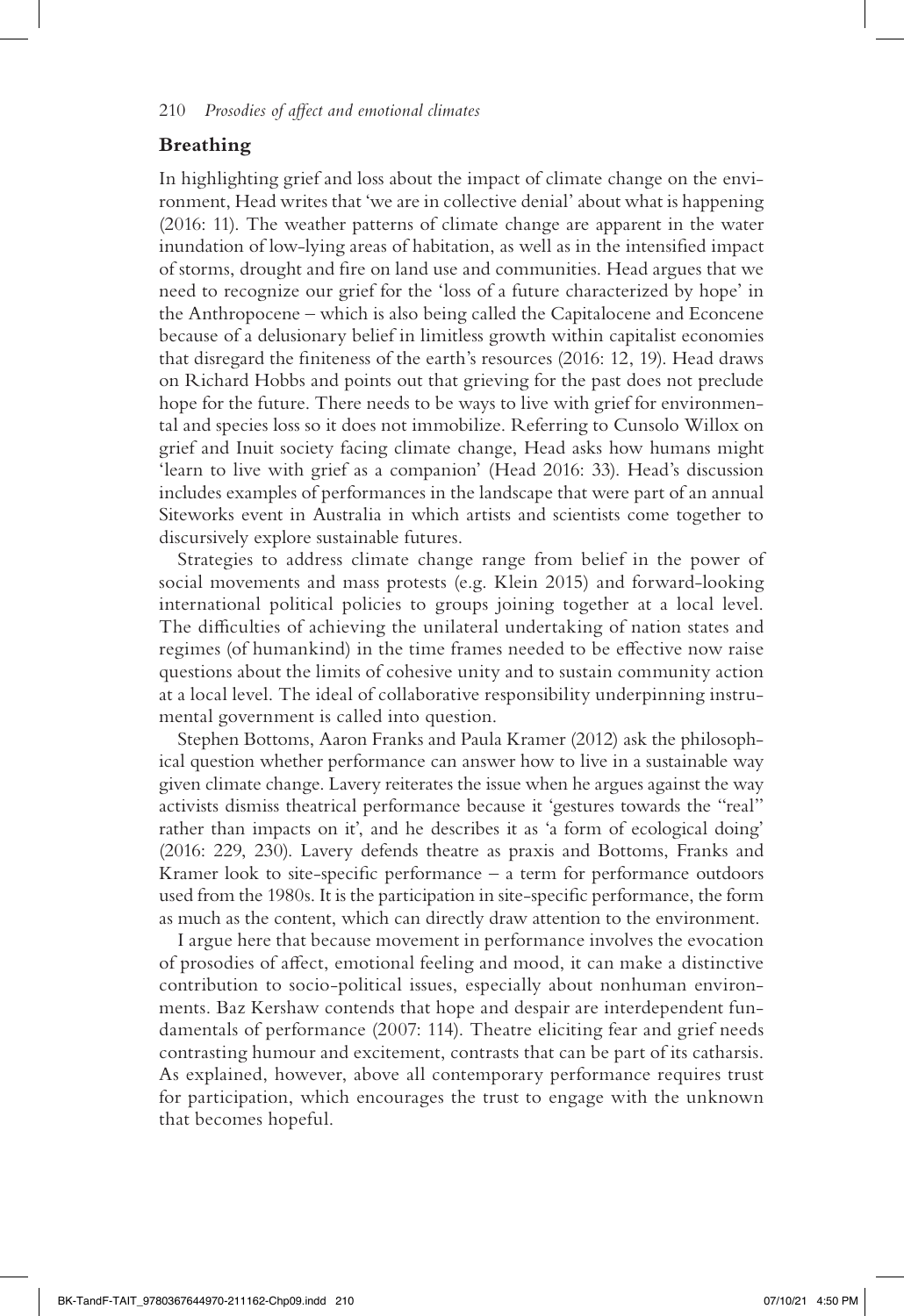Kershaw claims that theatrical performance has organic and non-organic components like an ecological system and he explores the way performance interprets natural ecologies and generates a type of commons that intersects with ideas of 'environmental commons such as air, water and soil' (2007: 14–16). Therefore a 'performance commons' within socio-political and artistic practices can be used to refute ideas of economic competition, and within changing audience patterns (Kershaw 2007: 179). Kershaw is describing overlapping material and metaphoric spaces that are collective as constituting 'commons'. Jane Goodall (2019) explains how a concept of 'the common good' creates alliance and offers inclusiveness in the twenty-first century. It arises out of the historical legacy of the community commons in land and food production in Western culture that provided legal precedents and influenced economic and political rights. The concept of seeking the common good in the twenty-first century can be demonstrated as much in enterprise at a local community level and in protective legal challenges as it can in approaches drawn from twentieth-century ideas of structural change and state upheaval. The common good can refer to action that is happening through incremental changes in everyday practices in relation to environmental commons such as the adoption of renewable energy, practices that can be encompassed by theatrical performance. A performative commons implies actions of offering, giving and providing to resist beliefs and economics that separate and fragment lives.

The attribution of value to what is common–whether in performance, in ecology, in society–highlights a process of sharing. A physical 'commons' and an emotionally positive 'common good' implicitly suggest a designated community that accords value to them. Performance, however, emerges from collaborative and participatory processes with intentional but temporary involvement for a purpose, which is not presumed to indicate a cohesive and ongoing entity. Eirini Nedelkopoulou's analysis of solitude within a group experience of performance draws on Nancy's framework of 'negotiation of "in-common"' to explain a phenomenology of individuals joining an interactive performance (2015: 152). Nedelkopoulou recognizes that Nancy's ideas serve performance that brings people together temporarily in different ways and she analyzes outdoor street performance that involves a random gathering of willing pedestrians. Nedelkopoulou argues that it is the momentary phenomenological awareness of the participants that can offset separateness without the presumptions that accompany a so-named community. She writes that 'there is a need to think of belonging' and performance offers ways of being 'with' others 'in modes of solitude and sociality' (Nedelkopoulou 2015: 168, 169). In this way participatory performance can accommodate diversity and individual difference as participants share the experience.

Performance has a significant history within art in support of 'ecoactivism' (Kershaw 2007). This history includes Australian, Jill Orr, who has created body based, site-specific performance since the 1970s; her solo works include *Antipodean Epic* in 2015 in which her performance crosses plant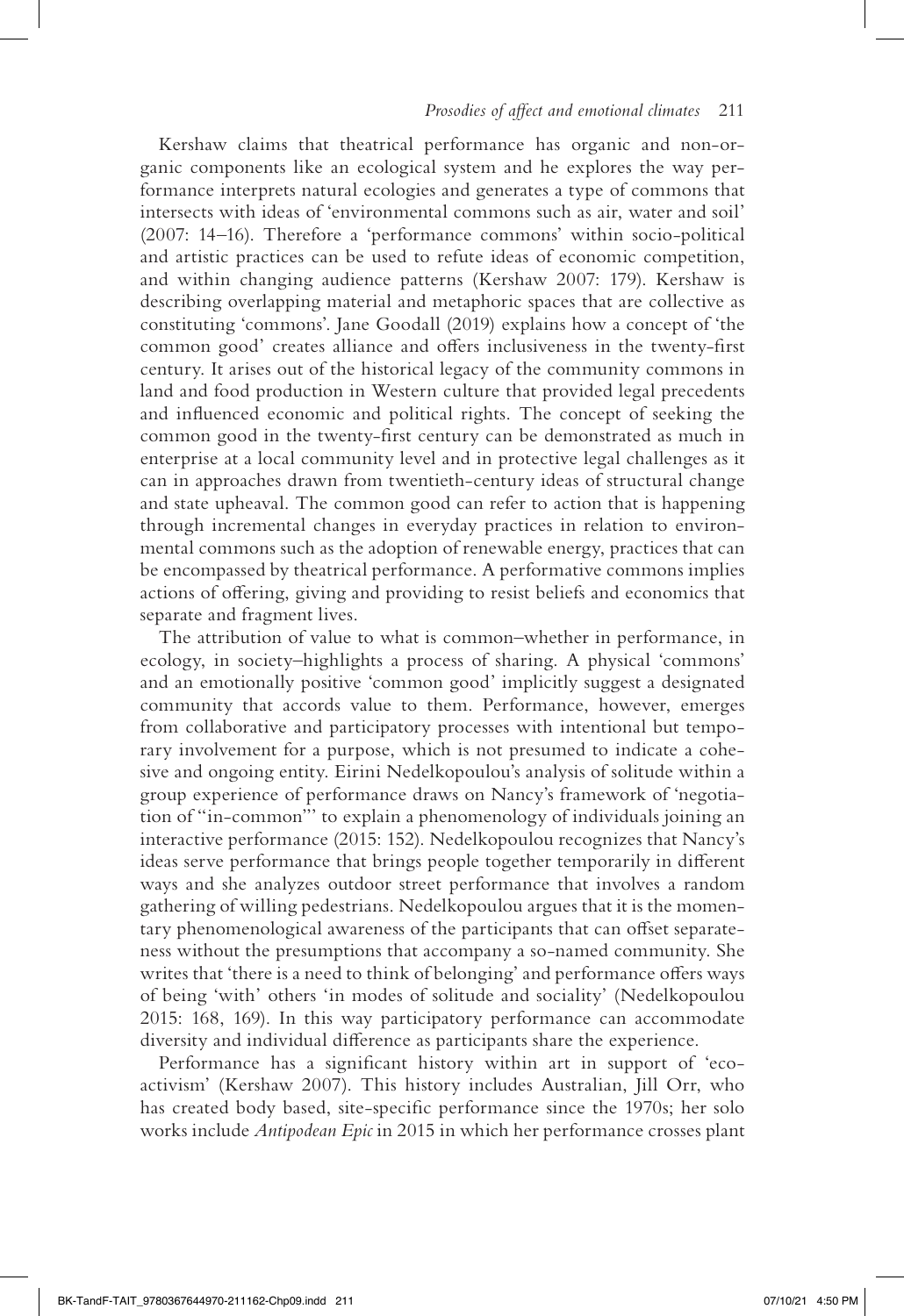and animal species boundaries (Tait 2018a; 2018b). Orr's accomplished nonverbal performances in multiple environments are created for participatory live performance, as well as for film and photograph exhibition. Her oeuvre reflects a longstanding artistic concern with both ecological issues and gender politics, with her performances taking place in physical commons such as on the beach, at the lake, in the desert. But it is the way Orr offers a mood of playfulness, even joyfulness, to counterbalance affects of disturbance and emotional feelings of sadness that makes *Antipodean Epic* and her other solo performances distinctive. It suggests how performance can induce incremental shifts to contrast hopeful and threatening prosodies of mood.

Artistic successors to Orr include the culturally diverse younger generation of artists who created solo and group performances and art works delivering activism on climate change for 'in extremis' at the Arts House gallery, Melbourne, Australia, in November 2017. The exhibition included the film version of Australian Latai Taumoepeau's *Repatriate 1*, which was a solo, nonverbal, live performance inside a clear Perspex tank, a human-made environment. Taumoepeau drew on her Tongan heritage as she bodily depicted the impact of changing weather patterns and sea levels on Pacific Island cultures. The performer's danced movement inside the tank culminated in the struggle to stand, then breathe against water. *Repatriate 1* confronted human dependency on air and water commons.

*Repatriate I*'s filmed performance was presented on four small iPad screens hung at eye level against black curtains for one viewer at a time. The screens showed footage of Taumoepeau doing stylized dance actions with her arms and hands, the movement commonly done in unison by Pacific Islander female performers. But this was a solo performance that was viewed singularly, and the black and white film gave the action a timeless quality. On the first screen, Taumoepeau is seated doing arm and hand actions and on the second screen she is standing doing the same actions as water appears around her lower legs (in the tank), and the water rises on the third screen so that her arm actions are difficult to maintain. On the fourth screen she is no longer able to touch the ground, her dance arm movements have turned into swimming action – she was only afloat with the aid of a flotation device. As she danced amid the imminent danger, her clothing floating up in the water, the performer struggled to breathe.

An absence of everyday walking and talking, and an effort to breathe became significant to the meaning of *Repatriate I*. As the performer shifted from sitting to standing to swimming, she physically conveyed urgency. Taumoepeau's culturally specific dance actions in rising water encapsulated how an island environment and its climate are inseparable from culture. Patterns of dance that developed over millennia became politicized under the nineteenth-century colonial takeover of land and culture in the Pacific, and in the economic displacement of populations, and dance remains emblematic of First Nations identity and its survival. Taumoepeau's performance evoked affect and emotional feeling as it referred to environments threatened by the sea's inundation of agricultural land. The changing climate threatens the possibility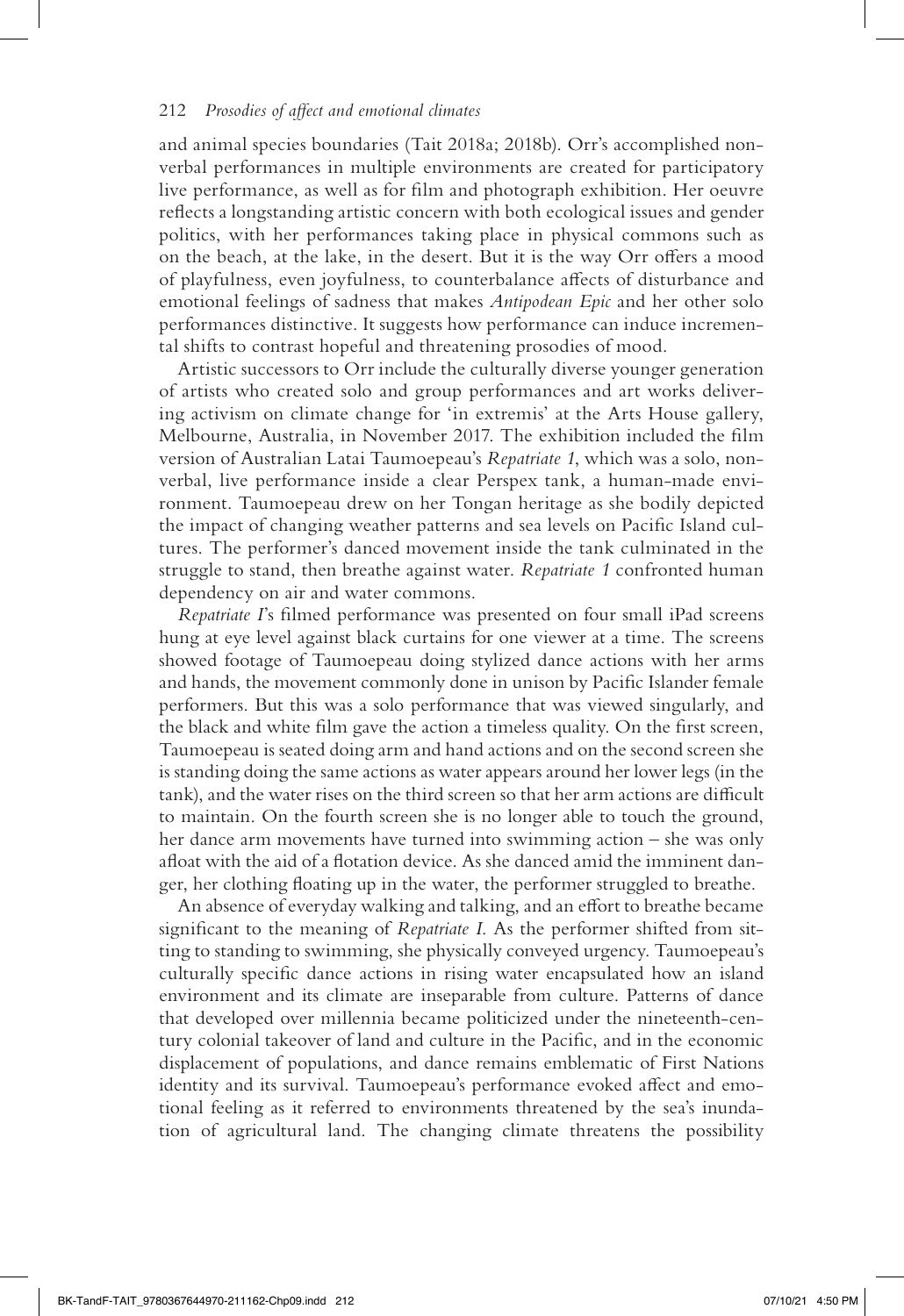of remaining on the environmental site to which the culture belongs and which supports its survival. The culture is threatened with drowning.

Taumoepeau's *Repatriate I* implicitly asks what happens when performance is no longer possible in its site-specific environment as human habitation is threatened; for example, by globally shared rising sea levels from the melting Greenland ice sheet. *Repatriate II* in 2016 involved the performer in a white suit shovelling melting snow ice over three hours. This pressing reality confronts low-lying coastal areas and Pacific islands where relocation to higher ground does not save the food-growing areas from saltwater inundation and often there is no higher ground. This is clearly explained in documentaries, and most notably in Matthias von Gunten's *Thule Tuvalu* (*Thule Tuvalu* 2014). Taumoepeau's performance can be grouped within a range of performances from the South Asia, Australia and Pacific region concerned with the politics of islands and archipelago formation (Rae 2019). It is the ocean that facilitated the historical imposition of colonial hierarchies of identity and enslavement and the legacies are not necessarily offset by the promise of 'sea-bred' politics with 'new collectivities' (Wickstrom 2019: 477). Stephen Scott-Bottoms argues that some social groups 'have not been encouraged or equipped to perceive any significant relationship between water within its *social* and *natural* contexts' (2019: 415, italics in original). He draws on Jamie Linton's contention that the human abstraction of water reflects the separation of nature and culture. Cultural patterns of separation obscure the co-option of ocean commons and rising sea levels of oceans globally. Taumoepeau's 'sea-bred' work, however, makes the effects of water visible.

Taumoepeau's performance also implicitly points to how the lives of women are at risk in precarious geographies undergoing climate change damage. Postcolonial politics confirm that even the capacity to escape this imminent threat remains gendered. This has been pointed out by female environmental activists over decades (e.g. Mies and Vandana 1993/2014). An effort to preserve traditional Pacific Island performance *in situ* is also about recognizing the traditional capacity of groups to journey across the oceans. As Diana Looser explains, Pacific Island performance in Oceania continues to involve large groups, 'the participation of multiple communities', and facilitates trans-indigenous exchange that reveals 'macro-level flows' through 'micro-level acts of connection' (2015: 486). Micro-level incremental shifts in Taumoepeau's performance confirm that climate change threatens cultural liberty and the autonomy of communities as it draws attention to ocean, water and air commons.

*Repatriate I* evoked affect with its movement within a singular viewing experience of plural patterns. I recall my body's affective responses as a slight holding of the breath and raising of the chin. As I stood watching the performer trying desperately to keep her head above water, I held my breath. I could not look away. The female performer was dancing for her life. She embodied how all species' lives are threatened on the land and in the sea. It is an after-effect that continues in memory, the lingering anxiety about the situation. It was upsetting to watch someone fighting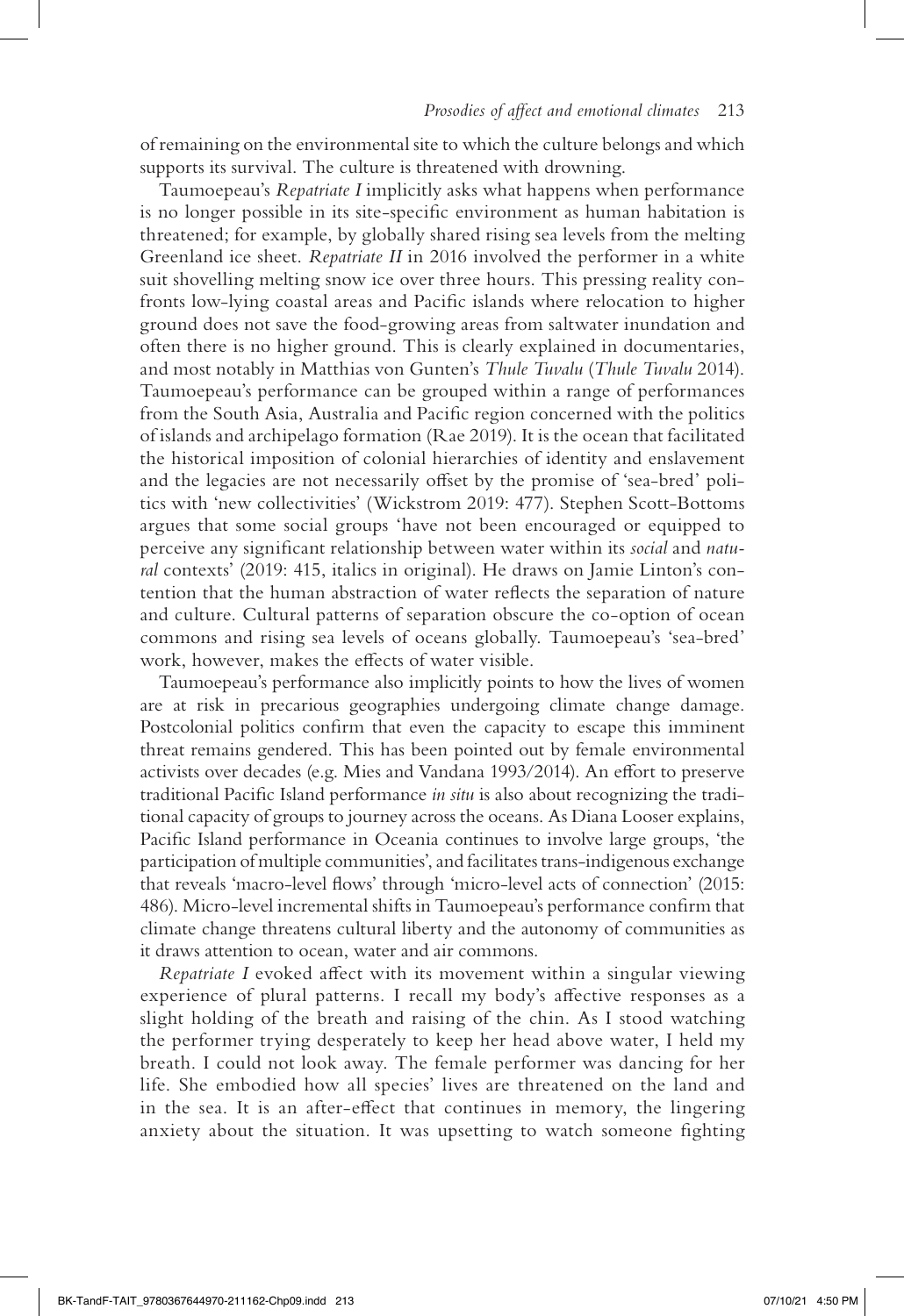to stay afloat in the (tank) water, struggling to breath as the prosody in the performance shifted from engaging to disquieting to distressing. The performer's bodily action of struggling to breathe had a lasting emotional impact.

Taumoepeau's *Repatriate I* presented soundless striving through its embodied action that defies the inertia of grief and loss. Its meanings emerged at the intersection of individual separation from, and unity with, others. This nonverbal performance uses the form's capacity to interrupt habituated patterns of phenomenological perception to make a spectator aware of responding within a prosody of affect, emotional feeling and mood. *Repatriate I* elicited anxiety for the swimmer and for the predicament, that is, it created a mood of eco-anxiety. At the same time, attention on the performer facilitated interconnectedness as a viewer became self-aware of breathing and of a shared human and nonhuman reliance on air and atmosphere. The performance motivated with an incremental emotional prosody of looking, caring and hoping for the performer.

#### **Sharing**

Chapter 9 has explored how varied types of participation in contemporary performance draw sensory attention and elicit incremental shifts in bodily affect, emotional feeling and aesthetic mood. FSN reconfigured a physical space to engage processes of sensory experience in unexpected encounters that required trust for participation and encouraged hopeful movement forward. Wilson's *Lecture on Nothing* drew sensory attention to habitual patterns of talking, emoting, walking, sleeping that happen in common with others as it left the cognitive interpretation to each spectator. In *Repatriate I*, the physical action of the performer within an increasingly dangerous commons evoked sensory perceptions of moving and difficulty breathing. These performance processes were spatially, bodily and affectively, and potentially emotionally, shared.

The word 'share' means to both recognize a separate portion and to reach out in a unified action (*Merriam Webster Dictionary*). It suggests interacting with a common purpose, and its origins in the English language might well be found in the ploughshare of agricultural practice. A process of sharing in performance is neither culturally neutral nor is it uniform since it arises in the tension between individual and group experience and the unifying and separating capacities of emotion. The movement being shared in a performance remains more evident than a participant experience of emotion. There are artistic and philosophical difficulties presented by a claim that emotional feeling, even affect, is a shared condition. On the one hand, a presumption that an individual (theorist) can separate out his or her (their) own bodily affect and/or emotional feeling is questionable – let alone that of others. An engagement requires paying attention to bodily sensation, and therefore it risks generating its own effect. It suggests the presumption, 'I know what I feel therefore I feel'. This is not to dispute the continuity of bodily energies and physiological processes. But I can only *hope* performance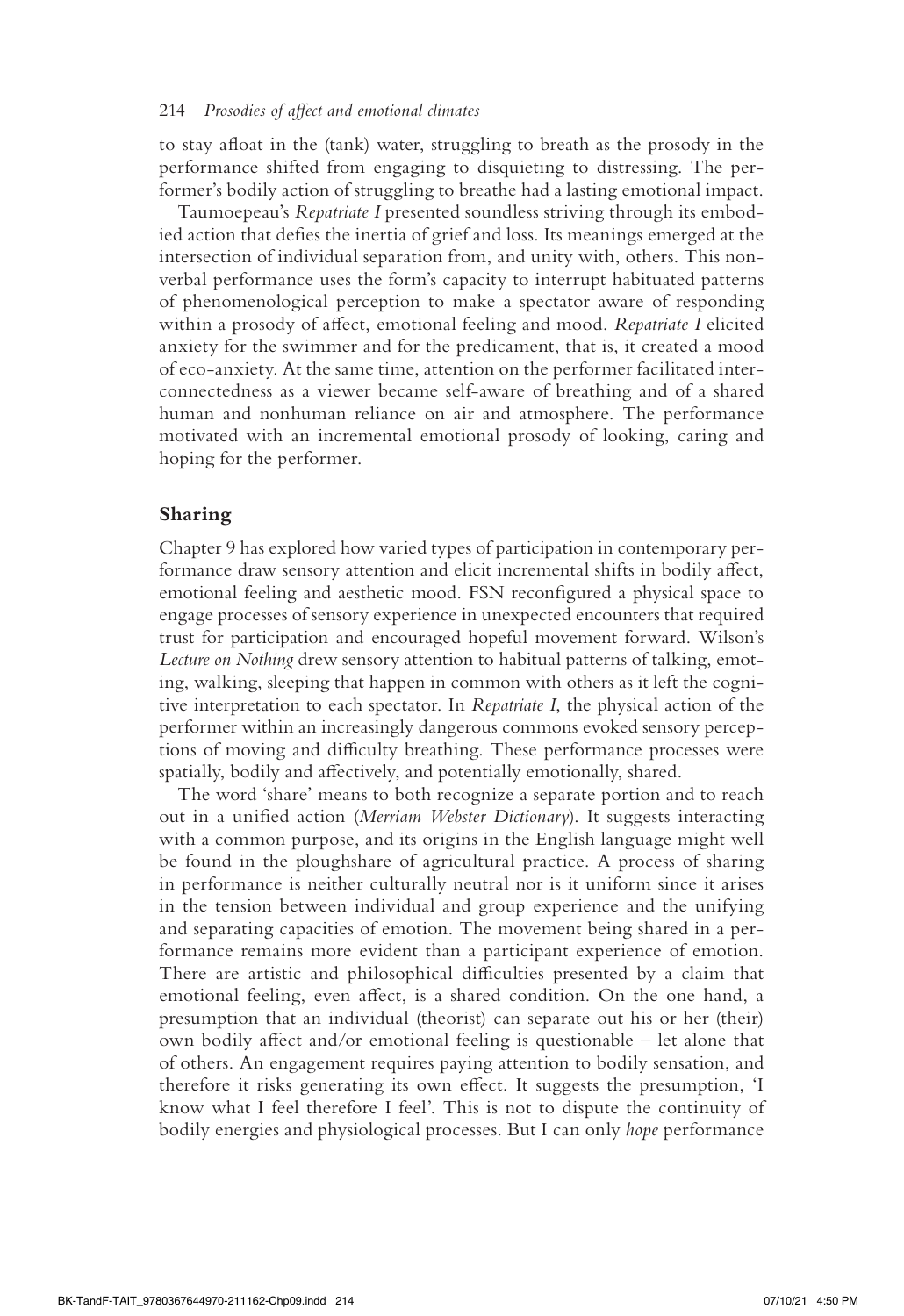creates communal experience. On the other hand, however, the expectation that feeling can be thought and explained points to the crucial function of shared language in the interpretation and translation of bodily perceptions. The cultural languages with which to explain experience are shared and include those of theatrical performance that evokes feeling. While emotional feeling can be recognized as it arises, the way affect becomes recognizable is comparatively less predictable. An event such as FSN brought together artists from dispersed performance cultures so that this event could not presume a commonality of culture, language and affective connection. It suggests that an expectation of shared affective and emotionally felt experience in performance involves uncertainty.

Participant involvement in performance, however, does suggest how a group is capable of functioning in unison through movement. In his rejection of the premise of a pre-existing entity called 'community' and 'a universal "we"', Nancy offers a concept of 'being-in-common' that builds on Heidegger's ideas, as Nancy disputes the type of idealized commonalities of the social and the psyche sought by Marx and Freud (2000: 45, 55, 76). Nancy rejects assumptions of similarity in togetherness because of the dangers of political oppression as well as pressure to conform, but recognizes the capacity to gather at the same time and in the same place through 'the sensible', and by 'co-appearing' (2000: 55, 60). Nancy validates 'being together' as 'singular plural presence' in a place, and the convergence of the senses and feeling within sensory reaching out and through 'co-presence' and love (2000: 61, 63, 80). He explains, 'it is the plural touching of the singular origin' that happens through gathering (2000: 14). These ideas contest a premise of interchangeable commonality and even intersubjective exchange since '[f]rom one singular to another, there is contiguity but not continuity' (2000: 5). Although art imitates nature, 'the exposing of singular plurality' happens with language (2000: 84). Thus art can show how human plurality coalesces within a singular event. Nancy's delineation allows for a simultaneous experience of uniqueness and of unity with others in performance – and in social activism. It allows for distinctive bodily affect and emotional feeling within physical and spatial circumstances and affects and moods that are shared with others.

The discussion in this book has an underlying question about where emotional feeling should be located in the collaborative practice of making theatre and performance that confronts the separating and unifying tendencies of emotion. The performing of emotions replicates shared social languages, and emotional feeling is suggested through reactions such as tears and smiles that imply bodily feeling within processes of appraisal. The general proposition that feeling is theatrically induced gives rise to a specific question: does an individual (spectator) own his or her feeling as suggested by a statement such as 'I feel empathy' Or, is the perception of an emotion feeling in theatre, enmeshed in shared participation and possessed through language? As argued in this book, emotional feeling arises within theatrical performance which is sharable but can also induce widely varying individual responses.